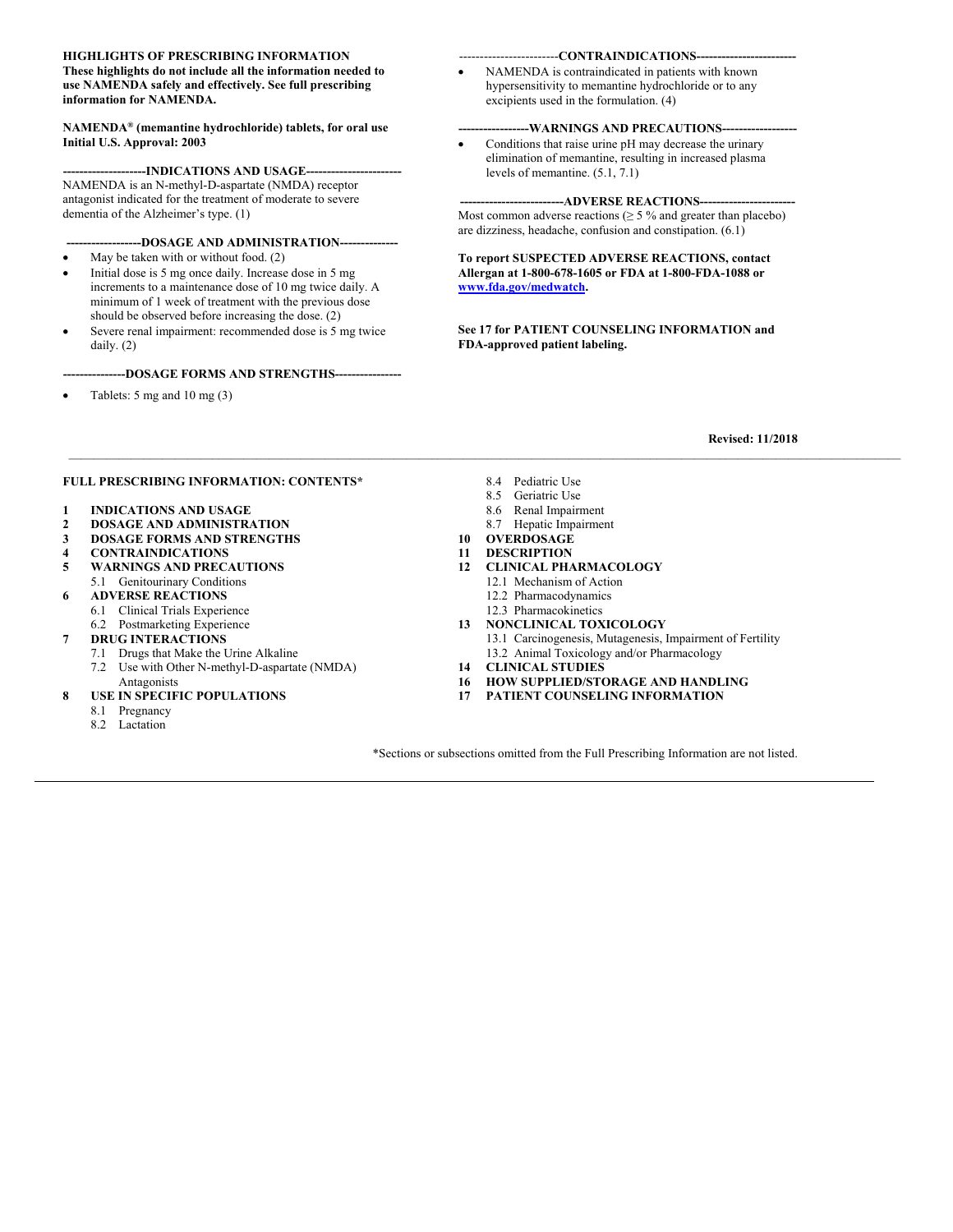## **FULL PRESCRIBING INFORMATION**

#### **1 INDICATIONS AND USAGE**

NAMENDA (memantine hydrochloride) is indicated for the treatment of moderate to severe dementia of the Alzheimer's type.

#### **2 DOSAGE AND ADMINISTRATION**

The recommended starting dose of NAMENDA is 5 mg once daily. The dose should be increased in 5 mg increments to 10 mg/day (5 mg twice daily), 15 mg/day (5 mg and 10 mg as separate doses), and 20 mg/day (10 mg twice daily). The minimum recommended interval between dose increases is one week. The dosage shown to be effective in controlled clinical trials is 20 mg/day.

NAMENDA can be taken with or without food. If a patient misses a single dose of NAMENDA, that patient should not double up on the next dose. The next dose should be taken as scheduled.

If a patient fails to take NAMENDA for several days, dosing may need to be resumed at lower doses and retitrated as described above.

Specific Populations

#### *Renal Impairment*

A target dose of 5 mg twice daily is recommended in patients with severe renal impairment (creatinine clearance of 5 – 29 mL/min based on the Cockcroft-Gault equation).

#### *Hepatic Impairment*

NAMENDA should be administered with caution to patients with severe hepatic impairment *[see Clinical Pharmacology (12.3)]*.

#### **3 DOSAGE FORMS AND STRENGTHS**

NAMENDA 5 mg tablet: capsule-shaped, film-coated tablets are tan, with the strength (5) debossed on one side and FL on the other.

NAMENDA 10 mg tablet: capsule-shaped, film-coated tablets are gray, with the strength (10) debossed on one side and FL on the other.

## **4 CONTRAINDICATIONS**

NAMENDA (memantine hydrochloride) is contraindicated in patients with known hypersensitivity to memantine hydrochloride or to any excipients used in the formulation.

## **5 WARNINGS AND PRECAUTIONS**

#### **5.1 Genitourinary Conditions**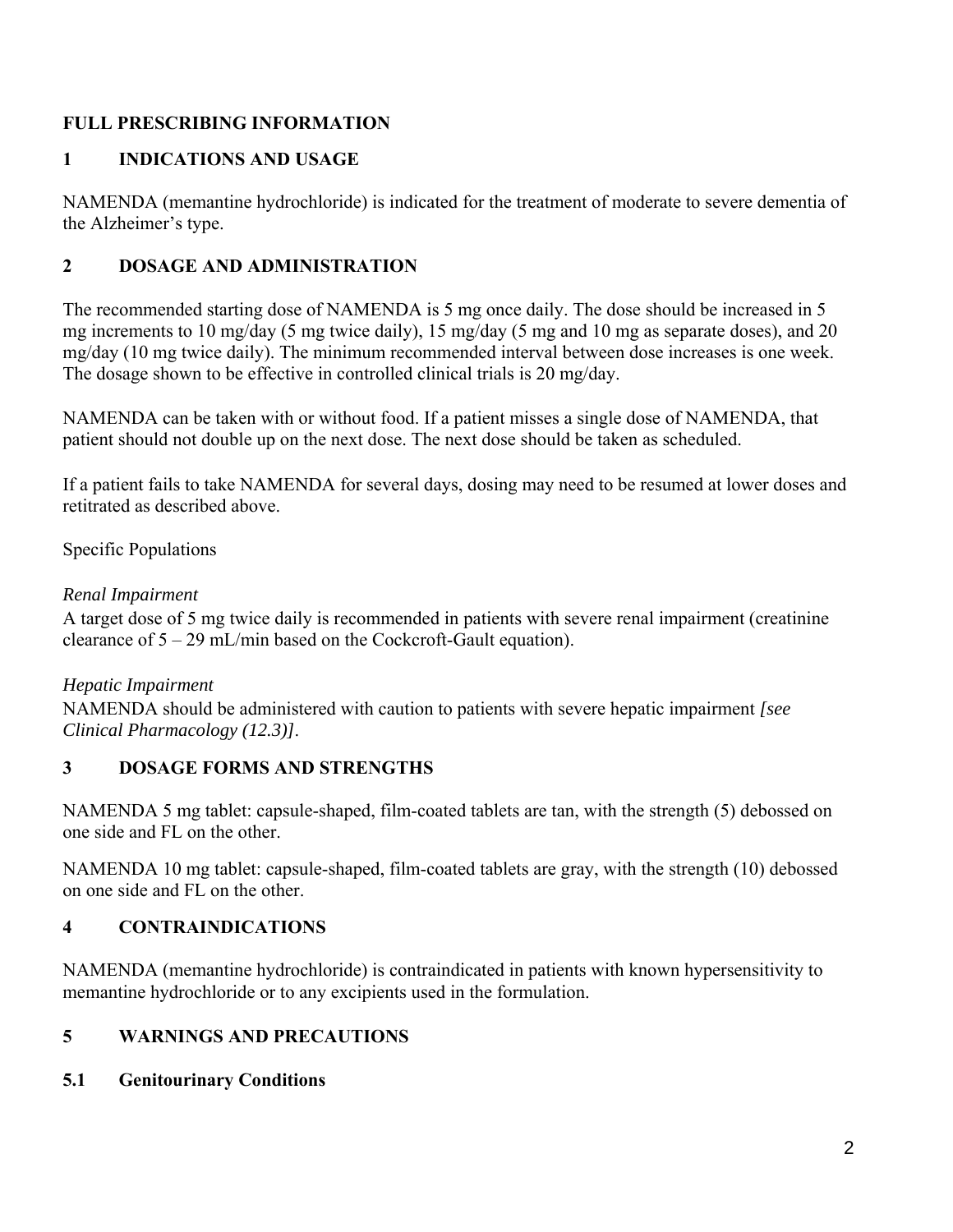Conditions that raise urine pH may decrease the urinary elimination of memantine resulting in increased plasma levels of memantine *[see Drug Interactions (7.1)]*.

# **6 ADVERSE REACTIONS**

# **6.1 Clinical Trials Experience**

NAMENDA was evaluated in eight double-blind placebo-controlled trials involving a total of 1862 dementia (Alzheimer's disease, vascular dementia) patients (940 patients treated with NAMENDA and 922 patients treated with placebo) for a treatment period up to 28 weeks.

Because clinical trials are conducted under widely varying conditions, adverse reaction rates observed in the clinical trials of a drug cannot be directly compared to rates in the clinical trials of another drug and may not reflect the rates observed in clinical practice.

# Adverse Events Leading to Discontinuation

In placebo-controlled trials in which dementia patients received doses of NAMENDA up to 20 mg/day, the likelihood of discontinuation because of an adverse reaction was the same in the NAMENDA group (10.1%) as in the placebo group (11.5%). No individual adverse reaction was associated with the discontinuation of treatment in 1% or more of NAMENDA-treated patients and at a rate greater than placebo.

# Most Common Adverse Reactions

In double-blind placebo-controlled trials involving dementia patients, the most common adverse reactions (incidence ≥ 5% and higher than placebo) in patients treated with NAMENDA were dizziness, headache, confusion and constipation. Table 1 lists all adverse reactions that occurred in at least 2% of patients treated with NAMENDA and at an incidence greater than placebo.

| <b>Adverse Reaction</b>               | Placebo<br>$(N = 922)$<br>$\frac{0}{0}$ | <b>NAMENDA</b><br>$(N = 940)$<br>$\frac{0}{0}$ |
|---------------------------------------|-----------------------------------------|------------------------------------------------|
| Body as a Whole                       |                                         |                                                |
| Fatigue                               |                                         | 2                                              |
| Pain                                  |                                         |                                                |
| Cardiovascular System                 |                                         |                                                |
| Hypertension                          | $\overline{2}$                          | 4                                              |
| Central and Peripheral Nervous System |                                         |                                                |
| <b>Dizziness</b>                      | 5                                       | ⇁                                              |
| Headache                              | 3                                       | 6                                              |
| Gastrointestinal System               |                                         |                                                |
| Constipation                          | 3                                       |                                                |
| Vomiting                              | $\overline{2}$                          | 3                                              |
| Musculoskeletal System                |                                         |                                                |

#### **Table 1: Adverse Reactions Reported in Controlled Clinical Trials in at Least 2% of Patients Receiving NAMENDA and at a Higher Frequency than Placebo-treated Patients**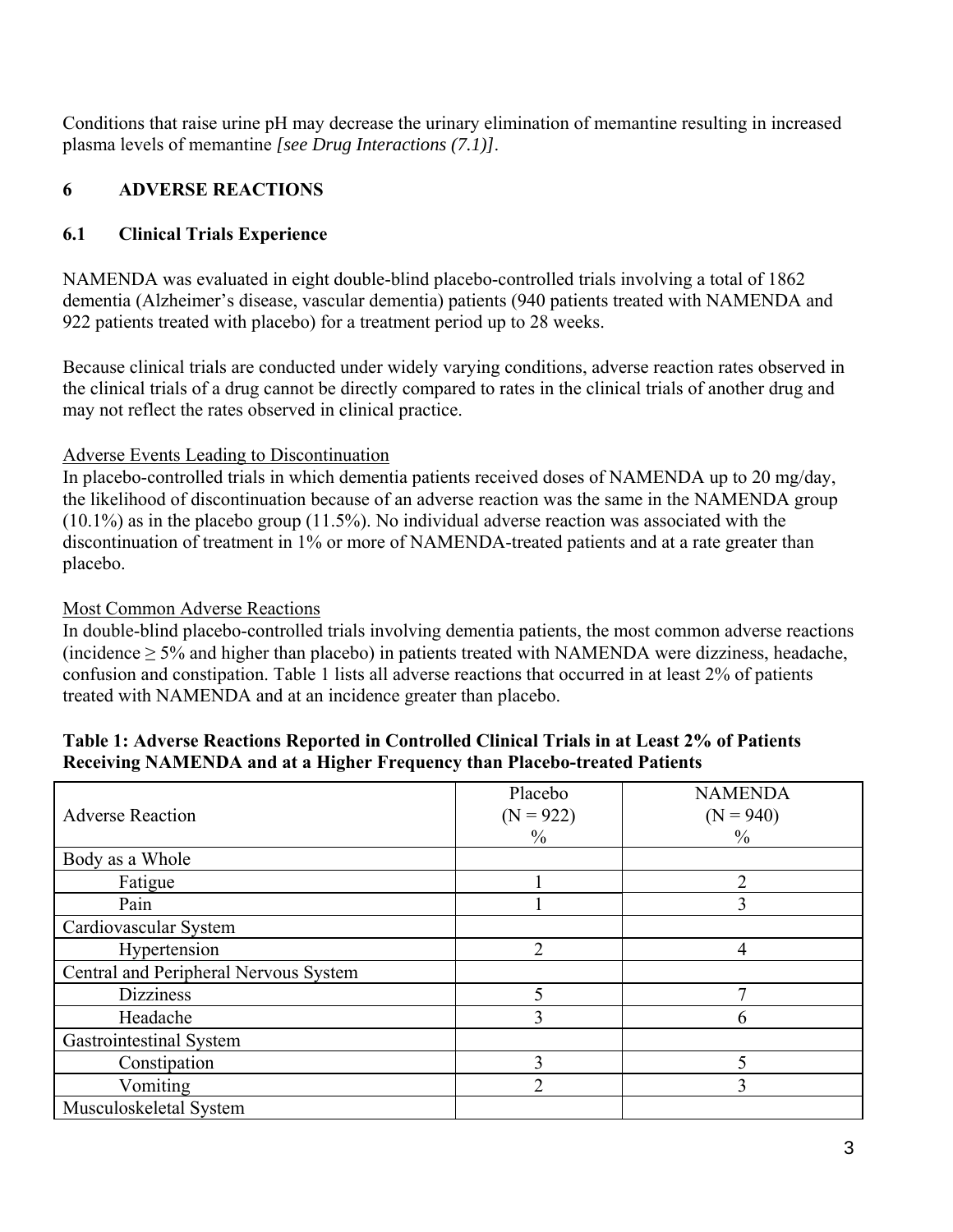| Back pain                 |  |
|---------------------------|--|
| Psychiatric Disorders     |  |
| Confusion                 |  |
| Somnolence                |  |
| Hallucination             |  |
| <b>Respiratory System</b> |  |
| Coughing                  |  |
| Dyspnea                   |  |

The overall profile of adverse reactions and the incidence rates for individual adverse reactions in the subpopulation of patients with moderate to severe Alzheimer's disease were not different from the profile and incidence rates described above for the overall dementia population.

Seizures

NAMENDA has not been systematically evaluated in patients with a seizure disorder. In clinical trials of NAMENDA, seizures occurred in 0.2% of patients treated with NAMENDA and 0.5% of patients treated with placebo.

# **6.2 Postmarketing Experience**

The following adverse reactions have been identified during post-approval use of memantine. Because these reactions are reported voluntarily from a population of uncertain size, it is not always possible to reliably estimate their frequency or establish a causal relationship to drug exposure. These reactions include:

Blood and Lymphatic System Disorders - agranulocytosis, leukopenia (including neutropenia), pancytopenia, thrombocytopenia, thrombotic thrombocytopenic purpura.

Cardiac Disorders - cardiac failure congestive.

Gastrointestinal Disorders - pancreatitis.

Hepatobiliary Disorders – hepatitis.

Psychiatric Disorders - suicidal ideation.

Renal and Urinary Disorders - acute renal failure (including increased creatinine and renal insufficiency).

Skin Disorders - Stevens Johnson syndrome.

# **7 DRUG INTERACTIONS**

# **7.1 Drugs that Make the Urine Alkaline**

The clearance of memantine was reduced by about 80% under alkaline urine conditions at pH 8.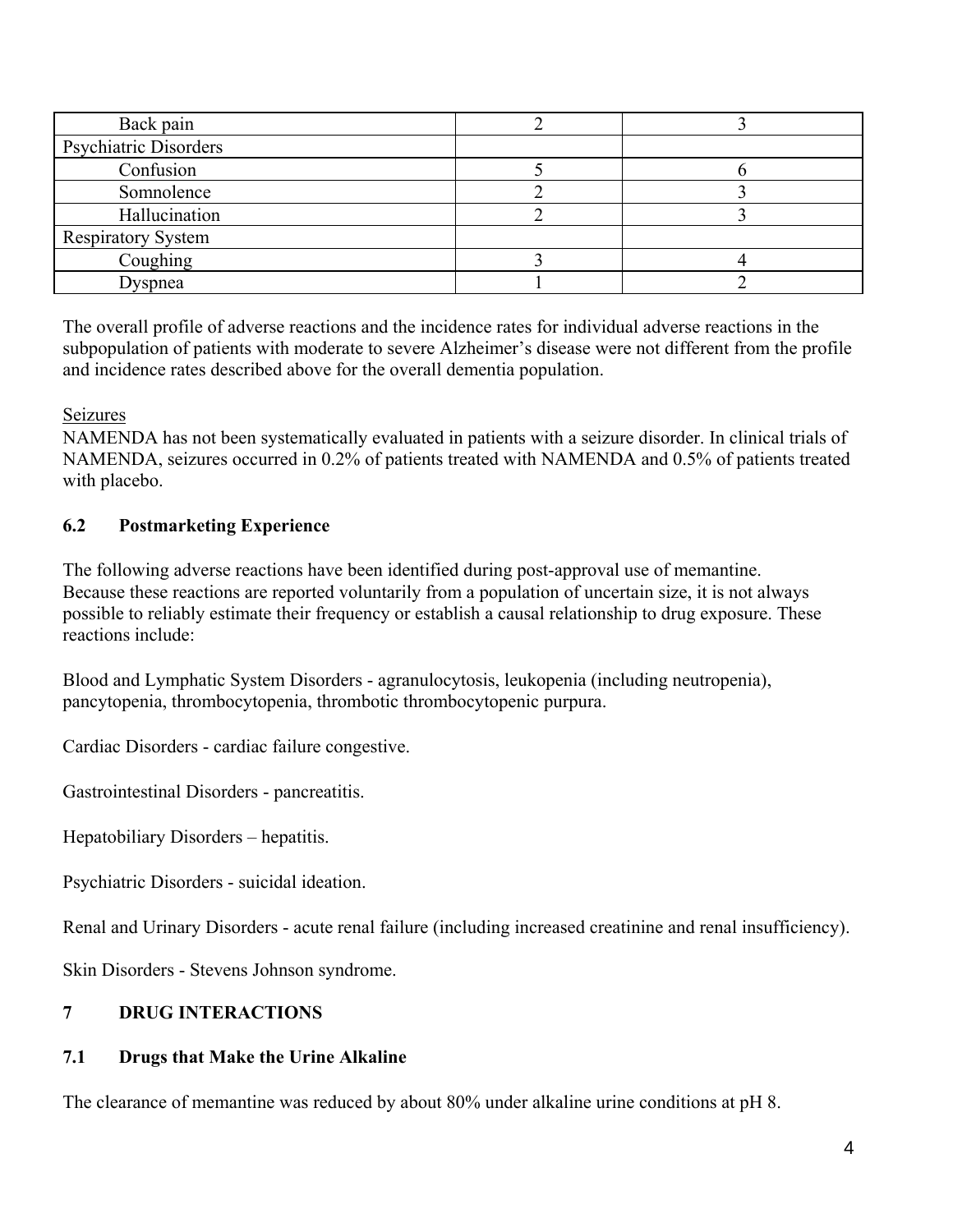Therefore, alterations of urine pH towards the alkaline condition may lead to an accumulation of the drug with a possible increase in adverse effects. Urine pH is altered by diet, drugs (e.g. carbonic anhydrase inhibitors, sodium bicarbonate) and clinical state of the patient (e.g. renal tubular acidosis or severe infections of the urinary tract). Hence, memantine should be used with caution under these conditions.

# **7.2 Use with Other N-methyl-D-aspartate (NMDA) Antagonists**

The combined use of NAMENDA with other NMDA antagonists (amantadine, ketamine, and dextromethorphan) has not been systematically evaluated and such use should be approached with caution.

# **8 USE IN SPECIFIC POPULATIONS**

# **8.1 Pregnancy**

# Risk Summary

There are no adequate data on the developmental risk associated with the use of NAMENDA in pregnant women.

Adverse developmental effects (decreased body weight, and skeletal ossification) were observed in the offspring of rats administered memantine during pregnancy at doses associated with minimal maternal toxicity. These doses are higher than those used in humans at the maximum recommended daily dose of NAMENDA *[see Data].*

In the U.S. general population, the estimated background risk of major birth defects and miscarriage in clinically recognized pregnancies is 2-4% and 15-20%, respectively. The background risk of major birth defects and miscarriage for the indicated population is unknown.

# Data

# *Animal Data*

Oral administration of memantine (0, 2, 6, or 18 mg/kg/day) to rats during the period of organogenesis resulted in decreased skeletal ossification in fetuses at the highest dose tested. The higher no-effect dose for adverse developmental effects (6 mg/kg) is 3 times the maximum recommended human daily dose (MRHD) of NAMENDA (20 mg) on a body surface area  $(mg/m<sup>2</sup>)$  basis.

Oral administration of memantine to rabbits (0, 3, 10, or 30 mg/kg/day) during the period of organogenesis resulted in no adverse developmental effects. The highest dose tested is approximately 30 times the MRHD of NAMENDA on a mg/m<sup>2</sup> basis.

In rats, memantine (0, 2, 6, or 18 mg/kg/day) was administered orally prior to and throughout mating and, in females, through the period of organogenesis or continuing throughout lactation to weaning. Decreased skeletal ossification in fetuses and decreased body weight in pups were observed at the highest dose tested. The higher no-effect dose for adverse developmental effects (6 mg/kg/day) is 3 times the MRHD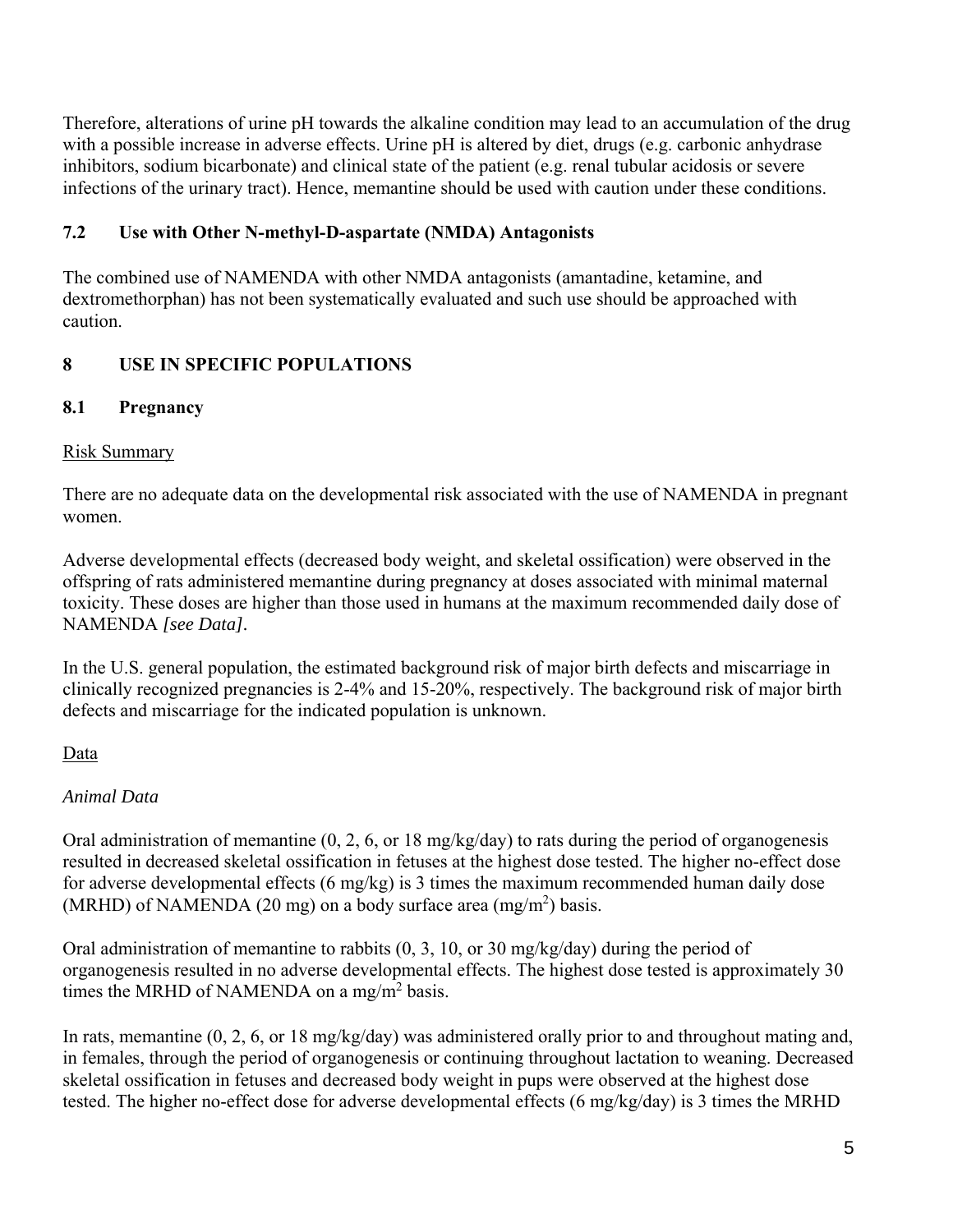of NAMENDA on a mg/m<sup>2</sup> basis.

Oral administration of memantine (0, 2, 6, or 18 mg/kg/day) to rats from late gestation throughout lactation to weaning, resulted in decreased pup weights at the highest dose tested. The higher no-effect dose (6 mg/kg/day) is approximately 3 times the MRHD of NAMENDA on a mg/m<sup>2</sup> basis.

# **8.2 Lactation**

# Risk Summary

There are no data on the presence of memantine in human milk, the effects on the breastfed infant, or the effects of NAMENDA on milk production.

The developmental and health benefits of breastfeeding should be considered along with the mother's clinical need for NAMENDA and any potential adverse effects on the breastfed infant from NAMENDA or from the underlying maternal condition.

# **8.4 Pediatric Use**

Safety and effectiveness in pediatric patients have not been established.

Memantine failed to demonstrate efficacy in two 12-week controlled clinical studies of 578 pediatric patients aged 6-12 years with autism spectrum disorders (ASD), including autism, Asperger's disorder and Pervasive Development Disorder - Not Otherwise Specified (PDD-NOS). Memantine has not been studied in pediatric patients under 6 years of age or over 12 years of age. Memantine treatment was initiated at 3 mg/day and the dose was escalated to the target dose (weight-based) by week 6. Oral doses of memantine 3, 6, 9, or 15 mg extended-release capsules were administered once daily to patients with weights  $\leq 20$  kg, 20-39 kg, 40-59 kg and  $\geq 60$  kg, respectively.

In a randomized, 12-week double-blind, placebo-controlled parallel study (Study A) in patients with autism, there was no statistically significant difference in the Social Responsiveness Scale (SRS) total raw score between patients randomized to memantine (n=54) and those randomized to placebo (n=53). In a 12-week responder-enriched randomized withdrawal study (Study B) in 471 patients with ASD, there was no statistically significant difference in the loss of therapeutic response rates between patients randomized to remain on full-dose memantine (n=153) and those randomized to switch to placebo  $(n=158)$ .

The overall risk profile of memantine in pediatric patients was generally consistent with the known risk profile in adults *[see Adverse Reactions (6.1)]*.

In Study A, the adverse reactions in the memantine group (n=56) that were reported in at least 5% of patients and at least twice the frequency of the placebo group (N=58) are listed in Table 2: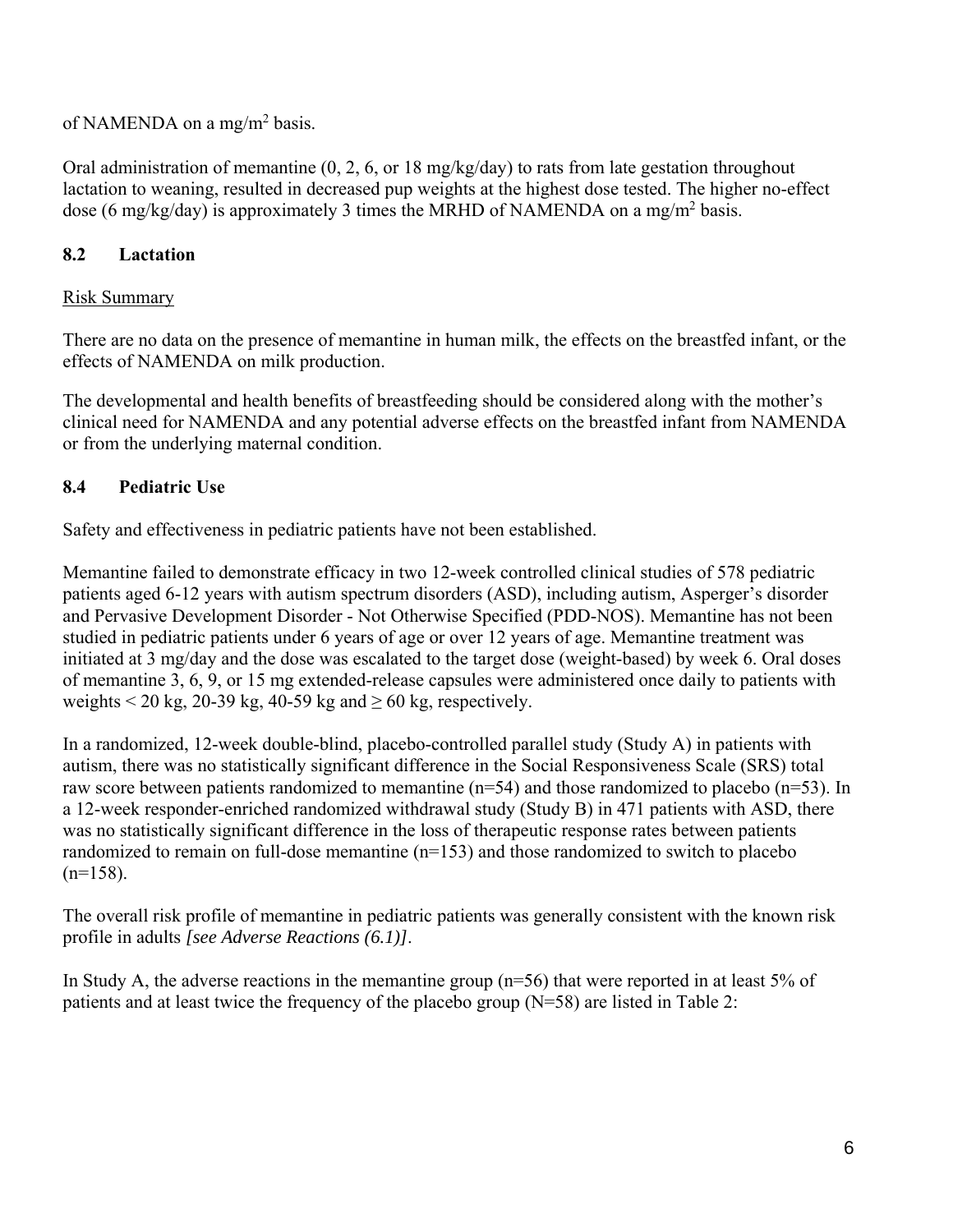| <b>Adverse Reaction</b>                                                           | <b>Memantine</b> | <b>Placebo</b> |  |
|-----------------------------------------------------------------------------------|------------------|----------------|--|
|                                                                                   | $N=56$           | $N=58$         |  |
| Cough                                                                             | 8.9%             | 3.4%           |  |
| Influenza                                                                         | 7.1%             | 3.4%           |  |
| Rhinorrhea                                                                        | 5.4%             | $0\%$          |  |
| Agitation                                                                         | 5.4%             | 1.7%           |  |
| Discontinuations due to adverse reactions <sup>a</sup>                            |                  |                |  |
| Aggression                                                                        | 3.6%             | $1.7\%$        |  |
| Irritability                                                                      | 1.8%             | 3.4%           |  |
| Reported adverse reactions leading to discontinuation in more than one patient in |                  |                |  |
| either treatment group.                                                           |                  |                |  |

#### **Table 2: Study A Commonly Reported Adverse Reactions with a Frequency ≥ 5% and Twice That of Placebo**

The adverse reactions that were reported in at least 5% of patients in the 12-48 week open-label study to identify responders to enroll in Study B are listed in Table 3:

|                                               | Table 3: 12-48 Week Open Label Lead-In study to Study B Commonly Reported |
|-----------------------------------------------|---------------------------------------------------------------------------|
| Adverse Reactions with a Frequency $\geq 5\%$ |                                                                           |

| <b>Adverse Reaction</b>                                                                                       | <b>Memantine</b><br>$N=903$ |  |
|---------------------------------------------------------------------------------------------------------------|-----------------------------|--|
| Headache                                                                                                      | $8.0\%$                     |  |
| Nasopharyngitis                                                                                               | 6.3%                        |  |
| Pyrexia                                                                                                       | 5.8%                        |  |
| Irritability                                                                                                  | 5.4%                        |  |
| Discontinuations due to adverse reactions <sup>a</sup>                                                        |                             |  |
| Irritability                                                                                                  | $1.2\%$                     |  |
| Aggression                                                                                                    | 1.0%                        |  |
| a<br>A referred HDZ to station in the first condition of the distribution of our distribution of the $\alpha$ |                             |  |

At least 1% incidence of adverse reactions leading to premature discontinuation.

In the randomized withdrawal study (Study B), the adverse reaction in patients randomized to placebo (n=160) and reported in at least 5% of patients and at twice the frequency of the full-dose memantine treatment group ( $n=157$ ) was irritability (5.0% vs 2.5%).

## Juvenile Animal Study

In a study in which memantine (0, 15, 30 or 45 mg/kg/day) was orally administered to rats during the juvenile period of development (postnatal days [PND] 14 through 70), delays in sexual maturation were noted in males and females at all but the lowest dose tested, and body weight was reduced at the high dose. In rats orally administered memantine as a single dose (PND 14) or three daily doses (PND 14-16), neuronal lesions were observed in several areas of the brain at all but the lowest dose tested. Adverse neurobehavioral effects (decreased auditory startle habituation) were observed at the high dose. The noeffect dose for developmental toxicity was the lowest dose tested (15 mg/kg/day).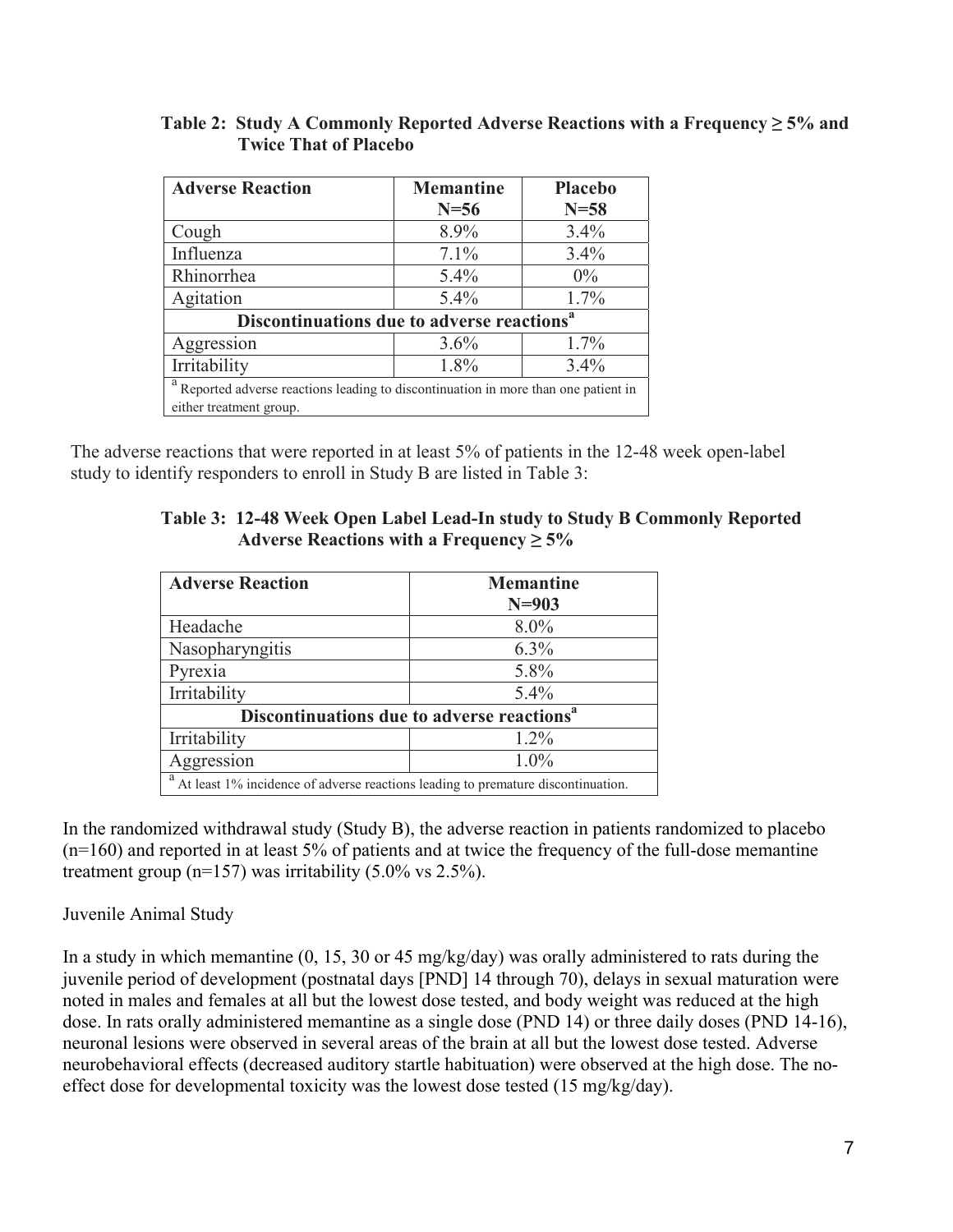In a second juvenile animal study, memantine  $(0, 1, 3, 8, 15, 30,$  and 45 mg/kg/day) was orally administered to male and female rats beginning on PND 7 and continuing for various periods during postnatal development. Because of early memantine-related mortality, the 30 and 45 mg/kg/day groups were terminated without further evaluation. Apoptosis or neuronal degeneration in the brain was observed on PNDs 8-17 at a dose of 15 mg/kg/day. The no-effect dose for apoptosis and neuronal degeneration was 8 mg/kg/day. In animals in which memantine (0, 1, 3, 8, or 15 mg/kg/day) was orally administered on PNDs 7-70, adverse neurobehavioral effects (increased locomotor motor activity, increased auditory startle response and decreased habituation, and deficit in learning and memory) were observed at all but the lowest dose tested. Effects on auditory startle persisted after drug discontinuation. The no-effect dose for developmental toxicity was the lowest dose tested (1 mg/kg/day).

# **8.5 Geriatric Use**

The majority of people with Alzheimer's disease are 65 years and older. In the clinical studies of NAMENDA the mean age of patients was approximately 76; over 90% of patients were 65 years and older, 60% were 75 years and older, and 12% were at or above 85 years of age. The efficacy and safety data presented in the clinical trial sections were obtained from these patients. There were no clinically meaningful differences in most adverse events reported by patient groups  $\geq 65$  years old and  $\leq 65$  years old.

# **8.6 Renal Impairment**

No dosage adjustment is needed in patients with mild or moderate renal impairment. A dosage reduction is recommended in patients with severe renal impairment *[see Dosage and Administration (2) and Clinical Pharmacology (12.3)]*.

# **8.7 Hepatic Impairment**

No dosage adjustment is needed in patients with mild or moderate hepatic impairment. NAMENDA should be administered with caution to patients with severe hepatic impairment *[see Dosage and Administration (2) and Clinical Pharmacology (12.3)]*.

# **10 OVERDOSAGE**

Signs and symptoms most often accompanying memantine overdosage in clinical trials and from worldwide marketing experience, alone or in combination with other drugs and/or alcohol, include agitation, asthenia, bradycardia, confusion, coma, dizziness, ECG changes, increased blood pressure, lethargy, loss of consciousness, psychosis, restlessness, slowed movement, somnolence, stupor, unsteady gait, visual hallucinations, vertigo, vomiting, and weakness. The largest known ingestion of memantine worldwide was 2.0 grams in a patient who took memantine in conjunction with unspecified antidiabetic medications. The patient experienced coma, diplopia, and agitation, but subsequently recovered. Fatal outcome has been very rarely reported with memantine, and the relationship to memantine was unclear.

Because strategies for the management of overdose are continually evolving, it is advisable to contact a poison control center to determine the latest recommendations for the management of an overdose of any drug. As in any cases of overdose, general supportive measures should be utilized, and treatment should be symptomatic. Elimination of memantine can be enhanced by acidification of urine.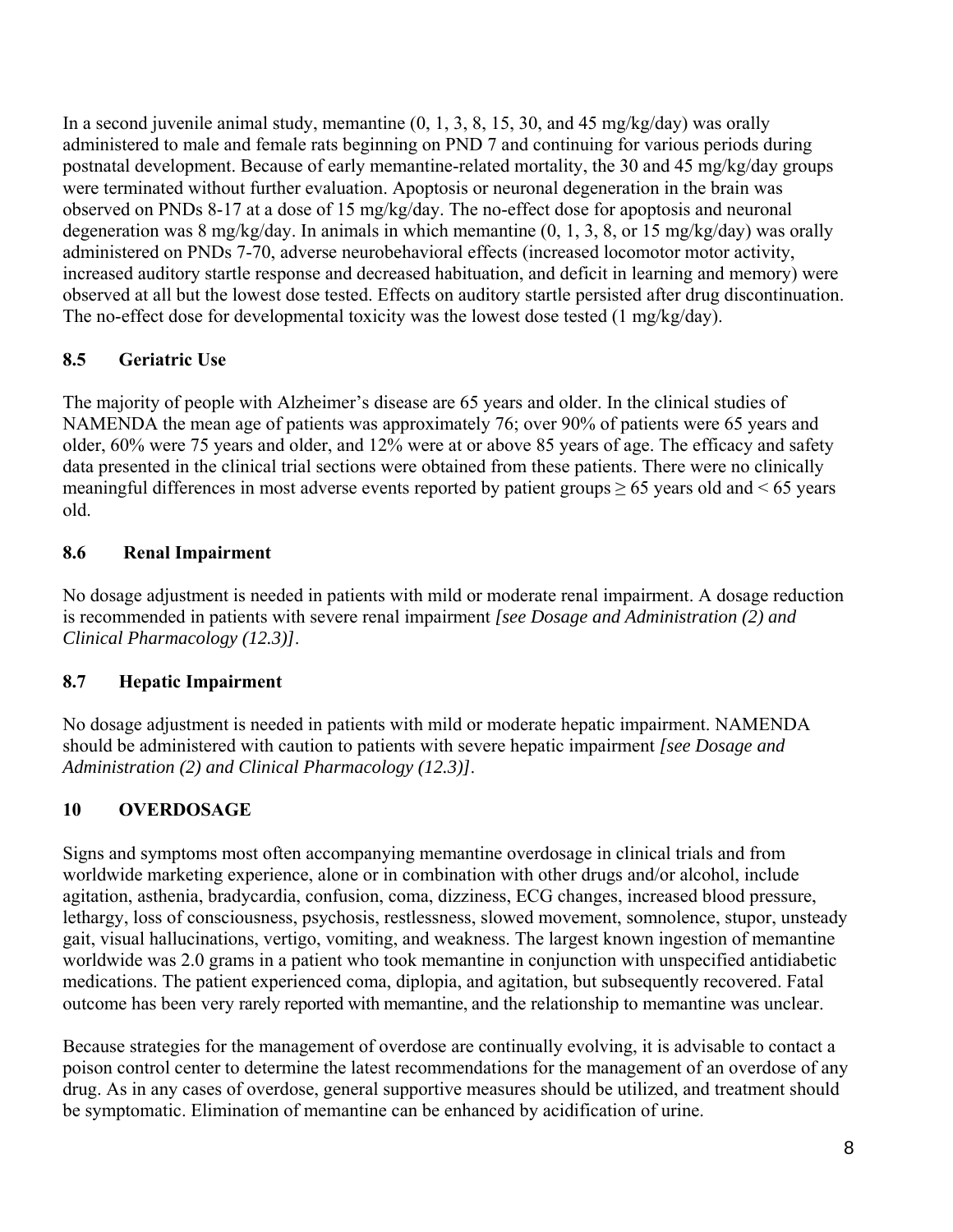## **11 DESCRIPTION**

NAMENDA (memantine hydrochloride) is an orally active NMDA receptor antagonist. The chemical name for memantine hydrochloride is 1-amino-3,5-dimethyladamantane hydrochloride with the following structural formula:



The molecular formula is  $C_{12}H_{21}N \cdot HCl$  and the molecular weight is 215.76. Memantine hydrochloride occurs as a fine white to off-white powder and is soluble in water.

NAMENDA Tablets are available for oral administration as capsule-shaped, film-coated tablets containing 5 mg and 10 mg of memantine hydrochloride. The tablets also contain the following inactive ingredients: microcrystalline cellulose/colloidal silicon dioxide, talc, croscarmellose sodium, and magnesium stearate. In addition the following inactive ingredients are also present as components of the film coat: hypromellose, titanium dioxide, polyethylene glycol 400, FD&C yellow #6 and FD&C blue #2 (5 mg tablets), and hypromellose, titanium dioxide, macrogol/polyethylene glycol 400 and iron oxide black (10 mg tablets).

# **12 CLINICAL PHARMACOLOGY**

## **12.1 Mechanism of Action**

Persistent activation of central nervous system N-methyl-D-aspartate (NMDA) receptors by the excitatory amino acid glutamate has been hypothesized to contribute to the symptomatology of Alzheimer's disease. Memantine is postulated to exert its therapeutic effect through its action as a low to moderate affinity uncompetitive (open-channel) NMDA receptor antagonist which binds preferentially to the NMDA receptor-operated cation channels. There is no evidence that memantine prevents or slows neurodegeneration in patients with Alzheimer's disease.

## **12.2 Pharmacodynamics**

Memantine showed low to negligible affinity for GABA, benzodiazepine, dopamine, adrenergic, histamine and glycine receptors and for voltage-dependent  $Ca^{2+}$ , Na<sup>+</sup> or K<sup>+</sup> channels. Memantine also showed antagonistic effects at the 5HT3 receptor with a potency similar to that for the NMDA receptor and blocked nicotinic acetylcholine receptors with one-sixth to one-tenth the potency.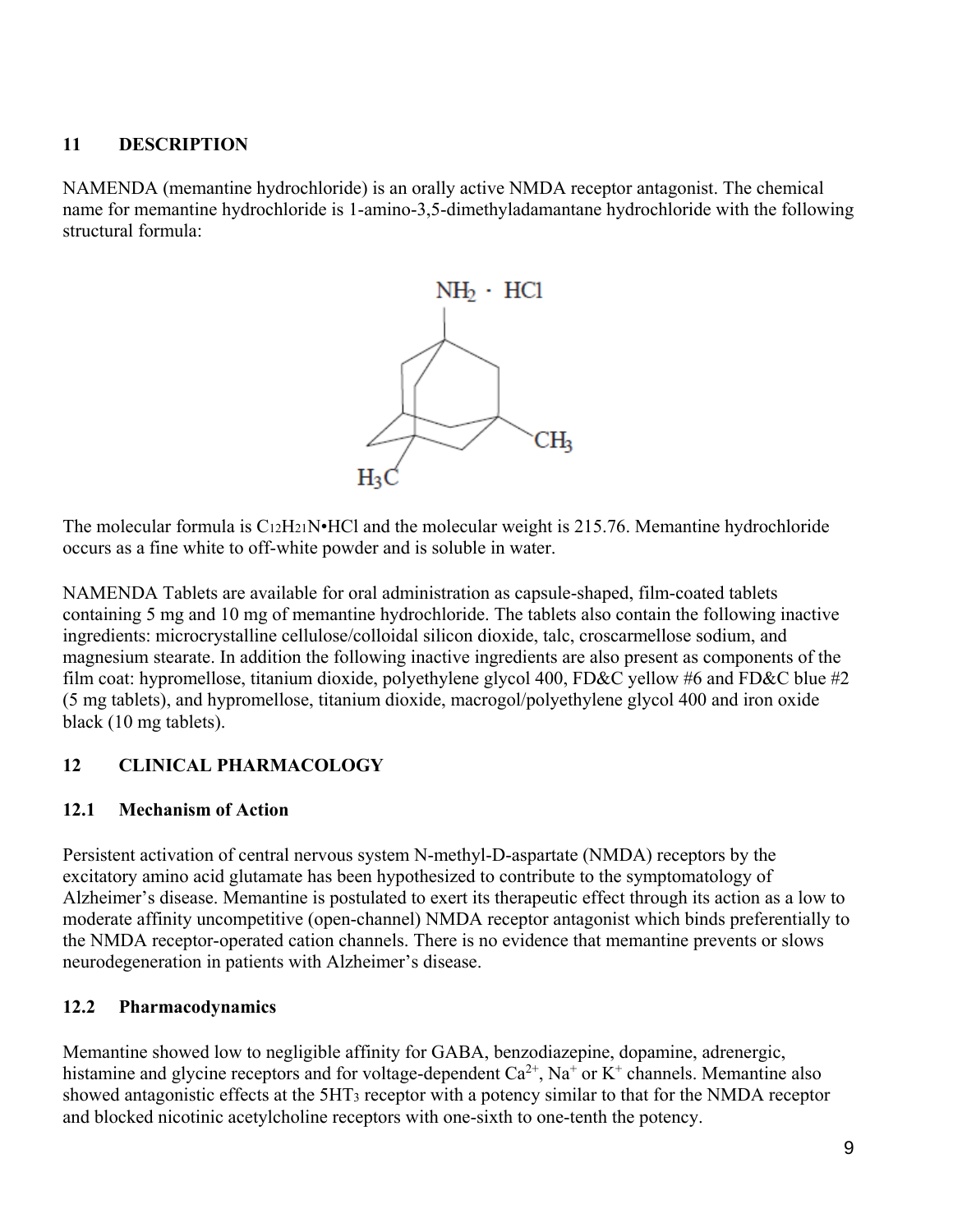*In vitro* studies have shown that memantine does not affect the reversible inhibition of acetylcholinesterase by donepezil, galantamine, or tacrine.

## **12.3 Pharmacokinetics**

#### *Absorption*

Following oral administration memantine is highly absorbed with peak concentrations reached in about 3-7 hours. Memantine has linear pharmacokinetics over the therapeutic dose range. Food has no effect on the absorption of memantine.

#### *Distribution*

The mean volume of distribution of memantine is 9-11 L/kg and the plasma protein binding is low (45%).

#### *Metabolism*

Memantine undergoes partial hepatic metabolism. The hepatic microsomal CYP450 enzyme system does not play a significant role in the metabolism of memantine.

#### *Elimination*

Memantine is excreted predominantly (about 48%) unchanged in urine and has a terminal elimination half- life of about 60-80 hours.

The remainder is converted primarily to three polar metabolites which possess minimal NMDA receptor antagonistic activity: the N-glucuronide conjugate, 6-hydroxy memantine, and 1-nitroso-deaminated memantine. A total of 74% of the administered dose is excreted as the sum of the parent drug and the Nglucuronide conjugate. Renal clearance involves active tubular secretion moderated by pH dependent tubular reabsorption.

#### Pharmacokinetics in Specific Populations

#### *Gender*

Following multiple dose administration of NAMENDA 20 mg daily, females had about 45% higher exposure than males, but there was no difference in exposure when body weight was taken into account.

## *Elderly*

The pharmacokinetics of NAMENDA in young and elderly subjects are similar.

#### *Renal Impairment*

Memantine pharmacokinetics were evaluated following single oral administration of 20 mg memantine hydrochloride in 8 subjects with mild renal impairment (creatinine clearance, CLcr,  $> 50 - 80$  mL/min), 8 subjects with moderate renal impairment (CLcr  $30 - 49$  mL/min), 7 subjects with severe renal impairment (CLcr  $5 - 29$  mL/min) and 8 healthy subjects (CLcr > 80 mL/min) matched as closely as possible by age, weight and gender to the subjects with renal impairment. Mean  $AUC_{0-\infty}$  increased by 4%, 60%, and 115% in subjects with mild, moderate, and severe renal impairment, respectively, compared to healthy subjects. The terminal elimination half-life increased by 18%, 41%, and 95% in subjects with mild, moderate, and severe renal impairment, respectively, compared to healthy subjects.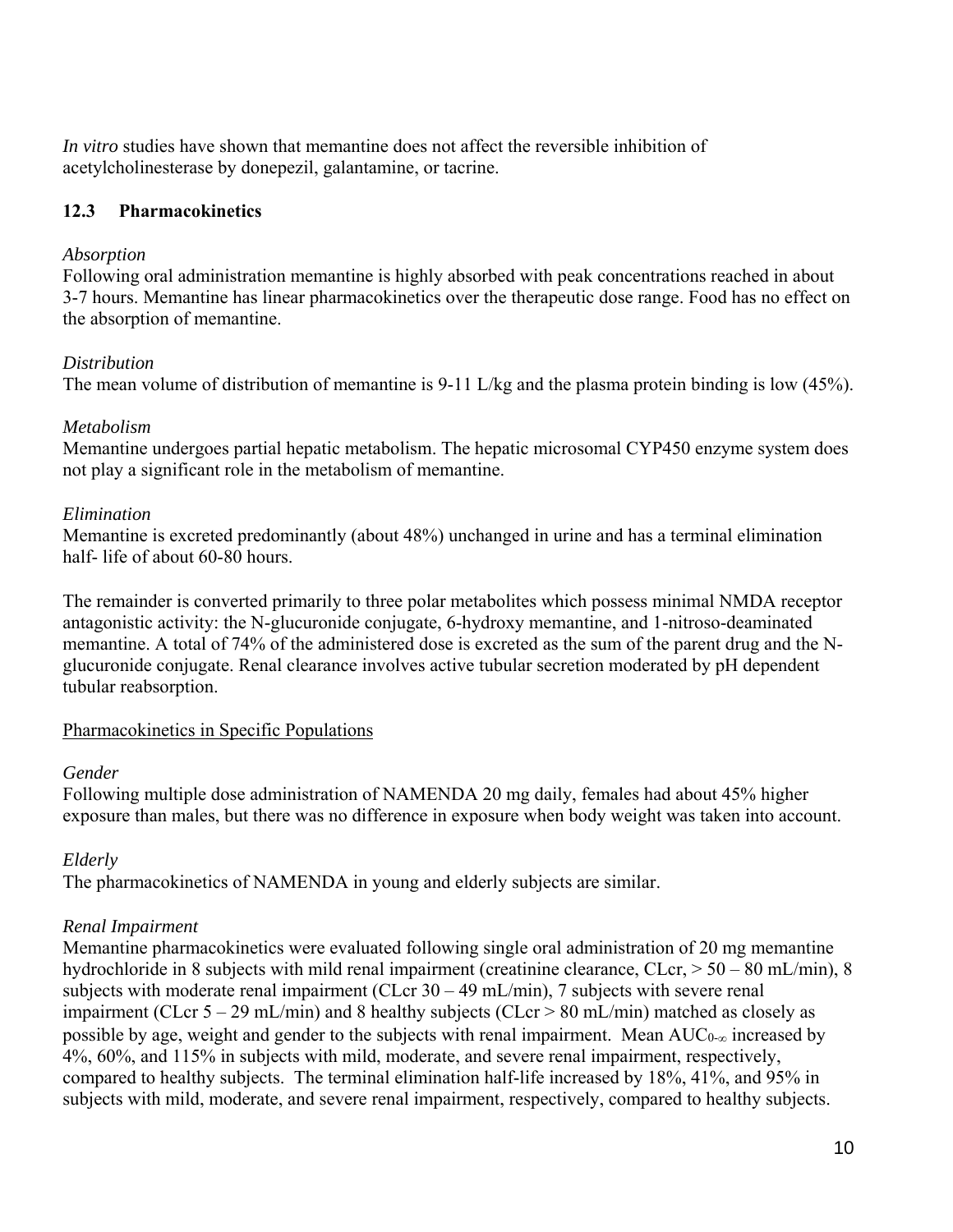No dosage adjustment is recommended for patients with mild and moderate renal impairment. Dosage should be reduced in patients with severe renal impairment *[see Dosage and Administration (2)]*.

#### *Hepatic Impairment*

Memantine pharmacokinetics were evaluated following the administration of single oral doses of 20 mg in 8 subjects with moderate hepatic impairment (Child-Pugh Class B, score 7-9) and 8 subjects who were age-, gender-, and weight-matched to the hepatically-impaired subjects. There was no change in memantine exposure (based on C<sub>max</sub> and AUC) in subjects with moderate hepatic impairment as compared with healthy subjects. However, terminal elimination half-life increased by about 16% in subjects with moderate hepatic impairment as compared with healthy subjects. No dose adjustment is recommended for patients with mild and moderate hepatic impairment. Memantine should be administered with caution to patients with severe hepatic impairment as the pharmacokinetics of memantine have not been evaluated in that population.

#### *Drug-Drug Interactions*

#### **Use with Cholinesterase Inhibitors**

Coadministration of memantine with the AChE inhibitor donepezil hydrochloride did not affect the pharmacokinetics of either compound. Furthermore, memantine did not affect AChE inhibition by donepezil. In a 24-week controlled clinical study in patients with moderate to severe Alzheimer's disease, the adverse event profile observed with a combination of NAMENDA and donepezil was similar to that of donepezil alone.

## **Effect of NAMENDA on the Metabolism of Other Drugs**

*In vitro* studies conducted with marker substrates of CYP450 enzymes (CYP1A2, -2A6, -2C9, -2D6, - 2E1, -3A4) showed minimal inhibition of these enzymes by memantine. In addition, *in vitro* studies indicate that at concentrations exceeding those associated with efficacy, memantine does not induce the cytochrome P450 isozymes CYP1A2, -2C9, -2E1 and -3A4/5. No pharmacokinetic interactions with drugs metabolized by these enzymes are expected.

Pharmacokinetic studies evaluated the potential of memantine for interaction with warfarin, and buproprion. Memantine did not affect the pharmacokinetics of the CYP2B6 substrate buproprion or its metabolite hydroxy-buproprion. Furthermore, memantine did not affect the pharmacokinetics or pharmacodynamics of warfarin as assessed by the prothrombin INR.

## **Effect of Other Drugs on NAMENDA**

Memantine is predominantly renally eliminated, and drugs that are substrates and/or inhibitors of the CYP450 system are not expected to alter the metabolism of memantine.

## **Drugs Eliminated via Renal Mechanisms**

Because memantine is eliminated in part by tubular secretion, coadministration of drugs that use the same renal cationic system, including hydrochlorothiazide (HCTZ), triamterene (TA), metformin, cimetidine, ranitidine, quinidine, and nicotine, could potentially result in altered plasma levels of both agents. However, coadministration of NAMENDA and HCTZ/TA did not affect the bioavailability of either memantine or TA, and the bioavailability of HCTZ decreased by 20%. In addition, coadministration of memantine with the antihyperglycemic drug Glucovance<sup>®</sup> (glyburide and metformin hydrochloride) did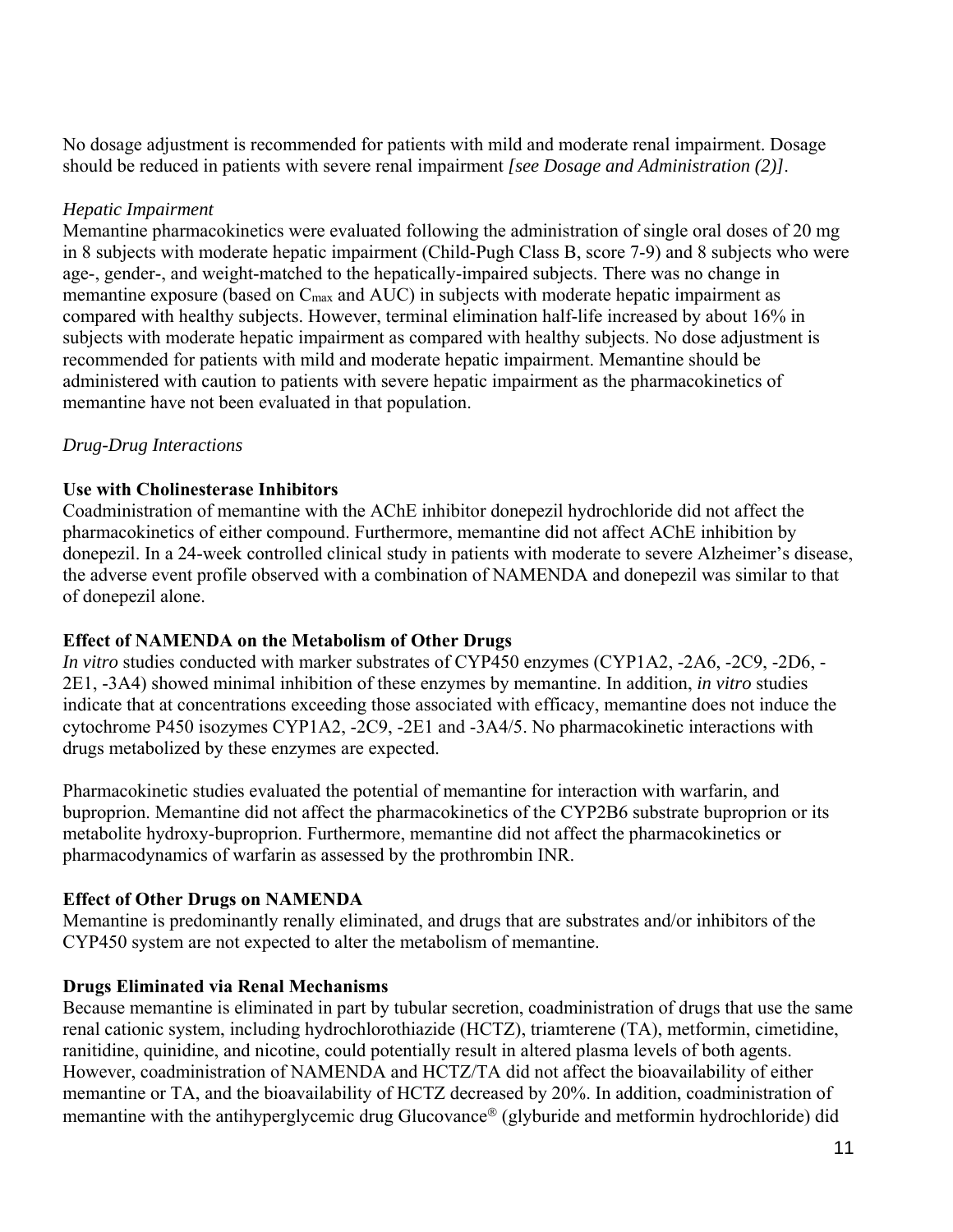not affect the pharmacokinetics of memantine, metformin and glyburide. Furthermore, memantine did not modify the serum glucose lowering effect of Glucovance<sup>®</sup>, indicating the absence of a pharmacodynamic interaction.

# **Drugs Highly Bound to Plasma Proteins**

Because the plasma protein binding of memantine is low (45%), an interaction with drugs that are highly bound to plasma proteins, such as warfarin and digoxin, is unlikely.

# **13 NONCLINICAL TOXICOLOGY**

# **13.1 Carcinogenesis, Mutagenesis, Impairment of Fertility**

There was no evidence of carcinogenicity in a 113-week oral study in mice at doses up to 40 mg/kg/day (10 times the maximum recommended human dose [MRHD] on a mg/m<sup>2</sup> basis). There was also no evidence of carcinogenicity in rats orally dosed at up to 40 mg/kg/day for 71 weeks followed by 20 mg/kg/day (20 and 10 times the MRHD on a mg/m<sup>2</sup> basis, respectively) through 128 weeks.

Memantine produced no evidence of genotoxic potential when evaluated in the *in vitro S. typhimurium* or *E. coli* reverse mutation assay, an *in vitro* chromosomal aberration test in human lymphocytes, an *in vivo* cytogenetics assay for chromosome damage in rats, and the *in vivo* mouse micronucleus assay. The results were equivocal in an *in vitro* gene mutation assay using Chinese hamster V79 cells.

No impairment of fertility or reproductive performance was seen in rats administered up to 18 mg/kg/day (9 times the MRHD on a mg/m<sup>2</sup> basis) orally from 14 days prior to mating through gestation and lactation in females, or for 60 days prior to mating in males.

# **13.2 Animal Toxicology and/or Pharmacology**

Memantine induced neuronal lesions (vacuolation and necrosis) in the multipolar and pyramidal cells in cortical layers III and IV of the posterior cingulate and retrosplenial neocortices in rats, similar to those which are known to occur in rodents administered other NMDA receptor antagonists. Lesions were seen after a single dose of memantine. In a study in which rats were given daily oral doses of memantine for 14 days, the no-effect dose for neuronal necrosis was 6 times the maximum recommended human dose of  $20 \text{ mg/day}$  on a mg/m<sup>2</sup> basis

In acute and repeat-dose neurotoxicity studies in female rats, oral administration of memantine and donepezil in combination resulted in increased incidence, severity, and distribution of neurodegeneration compared with memantine alone. The no-effect levels of the combination were associated with clinically relevant plasma memantine and donepezil exposures.

The relevance of these findings to humans is unknown.

# **14 CLINICAL STUDIES**

The effectiveness of NAMENDA as a treatment for patients with moderate to severe Alzheimer's disease was demonstrated in 2 randomized, double-blind, placebo-controlled clinical studies (Studies 1 and 2)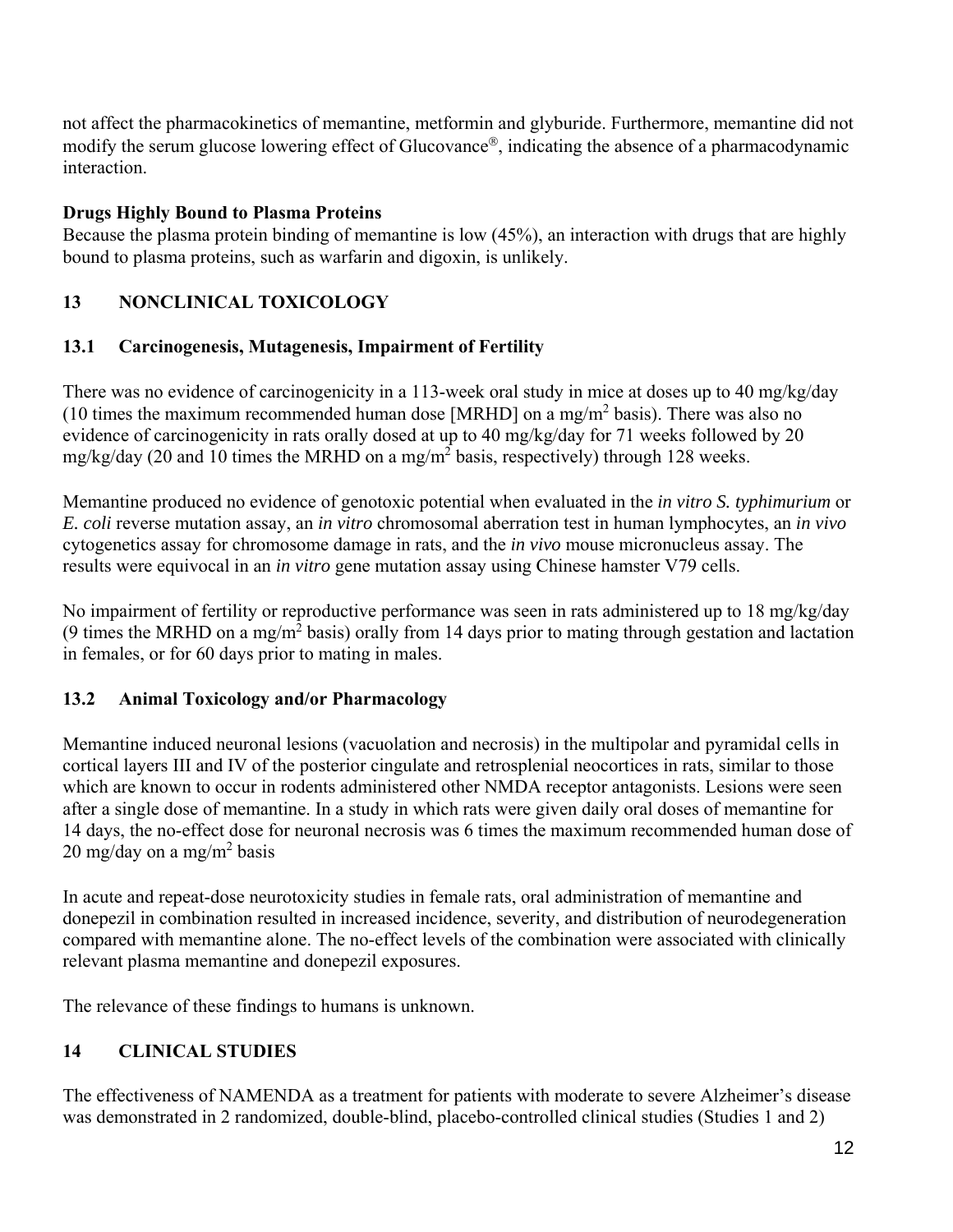conducted in the United States that assessed both cognitive function and day to day function. The mean age of patients participating in these two trials was 76 with a range of 50-93 years. Approximately 66% of patients were female and 91% of patients were Caucasian. A third study (Study 3), carried out in Latvia, enrolled patients with severe dementia, but did not assess cognitive function as a planned endpoint. Study Outcome Measures: In each U.S. study, the effectiveness of NAMENDA was determined using both an instrument designed to evaluate overall function through caregiver-related assessment, and an instrument that measures cognition. Both studies showed that patients on NAMENDA experienced significant improvement on both measures compared to placebo.

Day-to-day function was assessed in both studies using the modified Alzheimer's disease Cooperative Study - Activities of Daily Living inventory (ADCS-ADL). The ADCS-ADL consists of a comprehensive battery of ADL questions used to measure the functional capabilities of patients. Each ADL item is rated from the highest level of independent performance to complete loss. The investigator performs the inventory by interviewing a caregiver familiar with the behavior of the patient. A subset of 19 items, including ratings of the patient's ability to eat, dress, bathe, telephone, travel, shop, and perform other household chores has been validated for the assessment of patients with moderate to severe dementia. This is the modified ADCS-ADL, which has a scoring range of 0 to 54, with the lower scores indicating greater functional impairment.

The ability of NAMENDA to improve cognitive performance was assessed in both studies with the Severe Impairment Battery (SIB), a multi-item instrument that has been validated for the evaluation of cognitive function in patients with moderate to severe dementia. The SIB examines selected aspects of cognitive performance, including elements of attention, orientation, language, memory, visuospatial ability, construction, praxis, and social interaction. The SIB scoring range is from 0 to 100, with lower scores indicating greater cognitive impairment.

#### Study 1 (Twenty-Eight-Week Study)

In a study of 28 weeks duration, 252 patients with moderate to severe probable Alzheimer's disease (diagnosed by DSM-IV and NINCDS-ADRDA criteria, with Mini-Mental State Examination scores ≥ 3 and ≤ 14 and Global Deterioration Scale Stages 5-6) were randomized to NAMENDA or placebo. For patients randomized to NAMENDA, treatment was initiated at 5 mg once daily and increased weekly by 5 mg/day in divided doses to a dose of 20 mg/day (10 mg twice a day).

## Effects on the ADCS-ADL

Figure 1 shows the time course for the change from baseline in the ADCS-ADL score for patients in the two treatment groups completing the 28 weeks of the study. At 28 weeks of treatment, the mean difference in the ADCS-ADL change scores for the NAMENDA-treated patients compared to the patients on placebo was 3.4 units. Using an analysis based on all patients and carrying their last study observation forward (LOCF analysis), NAMENDA treatment was statistically significantly superior to placebo.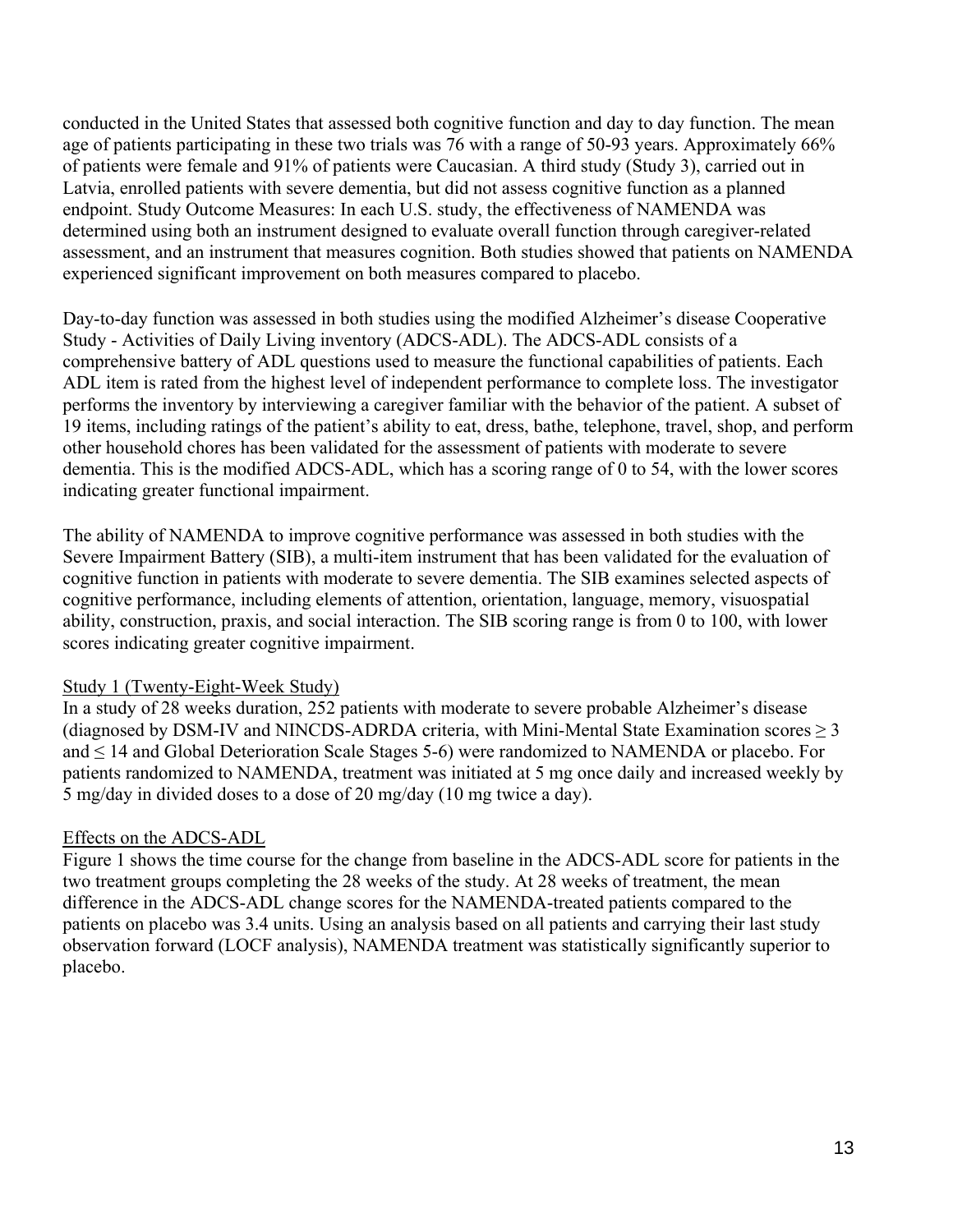

*Figure 1: Time course of the change from baseline in ADCS-ADL score for patients completing 28 weeks of treatment.* 

Figure 2 shows the cumulative percentages of patients from each of the treatment groups who had attained at least the change in the ADCS-ADL shown on the X axis. The curves show that both patients assigned to NAMENDA and placebo have a wide range of responses and generally show deterioration (a negative change in ADCS-ADL compared to baseline), but that the NAMENDA group is more likely to show a smaller decline or an improvement. (In a cumulative distribution display, a curve for an effective treatment would be shifted to the left of the curve for placebo, while an ineffective or deleterious treatment would be superimposed upon or shifted to the right of the curve for placebo).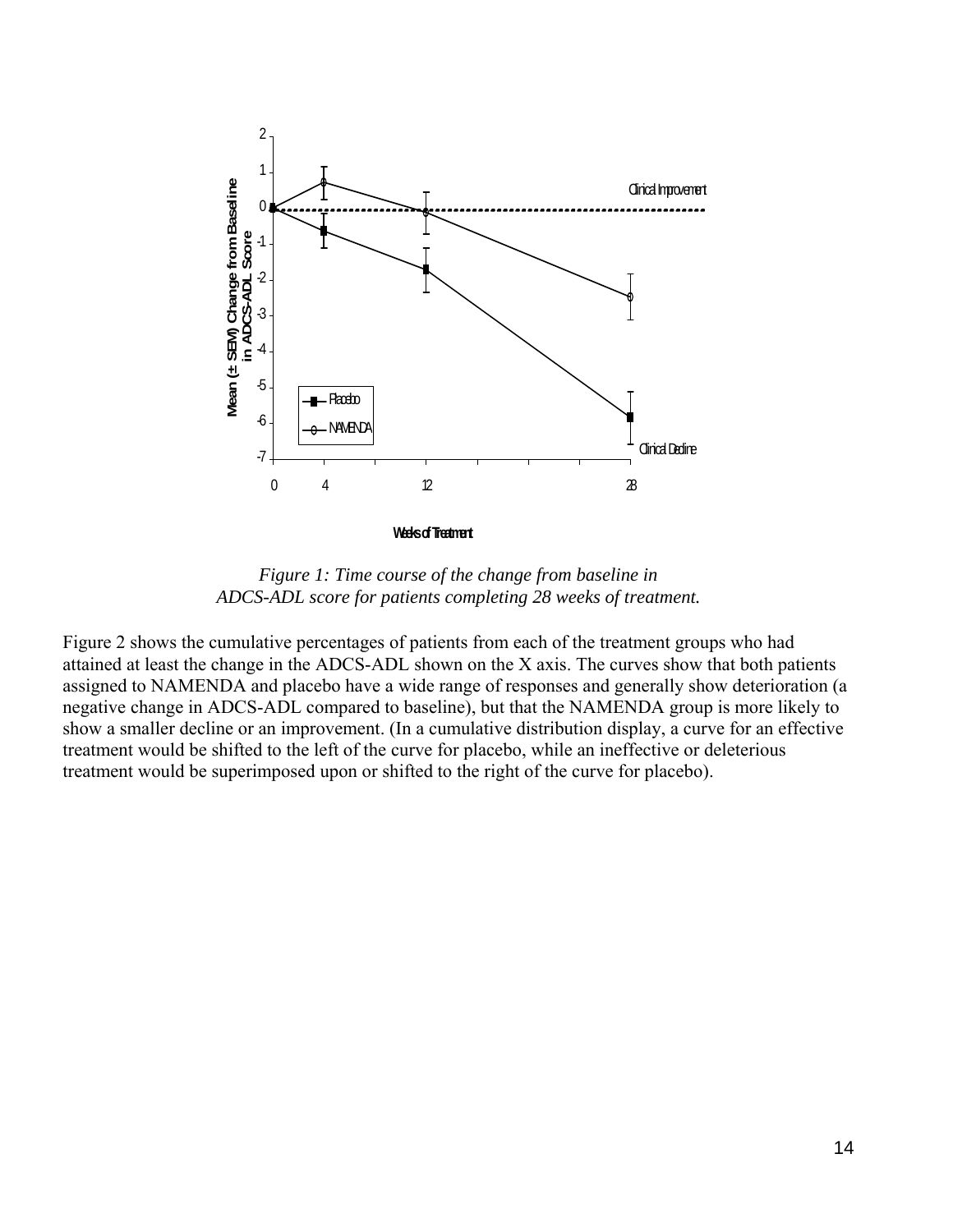

*Figure 2: Cumulative percentage of patients completing 28 weeks of double-blind treatment with specified changes from baseline in ADCS-ADL scores.* 

#### Effects on the SIB

Figure 3 shows the time course for the change from baseline in SIB score for the two treatment groups over the 28 weeks of the study. At 28 weeks of treatment, the mean difference in the SIB change scores for the NAMENDA-treated patients compared to the patients on placebo was 5.7 units. Using an LOCF analysis, NAMENDA treatment was statistically significantly superior to placebo.



*Figure 3: Time course of the change from baseline in SIB score for patients completing 28 weeks of treatment.*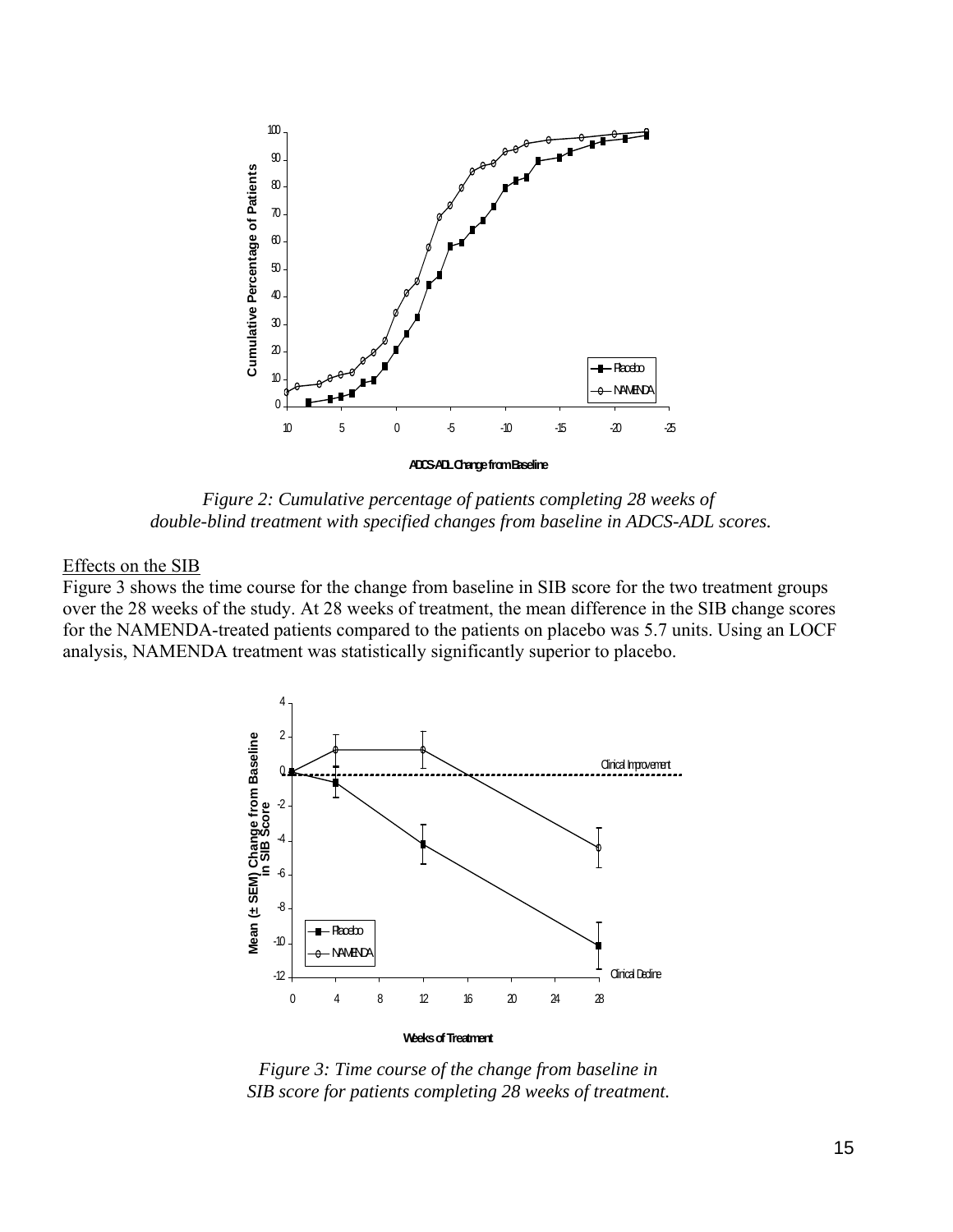Figure 4 shows the cumulative percentages of patients from each treatment group who had attained at least the measure of change in SIB score shown on the X axis. The curves show that both patients assigned to NAMENDA and placebo have a wide range of responses and generally show deterioration, but that the NAMENDA group is more likely to show a smaller decline or an improvement.



*Figure 4: Cumulative percentage of patients completing 28 weeks of double-blind treatment with specified changes from baseline in SIB scores.*

#### Study 2 (Twenty-Four-Week Study)

In a study of 24 weeks duration, 404 patients with moderate to severe probable Alzheimer's disease (diagnosed by NINCDS-ADRDA criteria, with Mini-Mental State Examination scores  $\geq 5$  and  $\leq 14$ ) who had been treated with donepezil for at least 6 months and who had been on a stable dose of donepezil for the last 3 months were randomized to NAMENDA or placebo while still receiving donepezil. For patients randomized to NAMENDA, treatment was initiated at 5 mg once daily and increased weekly by 5 mg/day in divided doses to a dose of 20 mg/day (10 mg twice a day).

#### Effects on the ADCS-ADL

Figure 5 shows the time course for the change from baseline in the ADCS-ADL score for the two treatment groups over the 24 weeks of the study. At 24 weeks of treatment, the mean difference in the ADCS-ADL change scores for the NAMENDA/donepezil treated patients (combination therapy) compared to the patients on placebo/donepezil (monotherapy) was 1.6 units. Using an LOCF analysis, NAMENDA/donepezil treatment was statistically significantly superior to placebo/donepezil.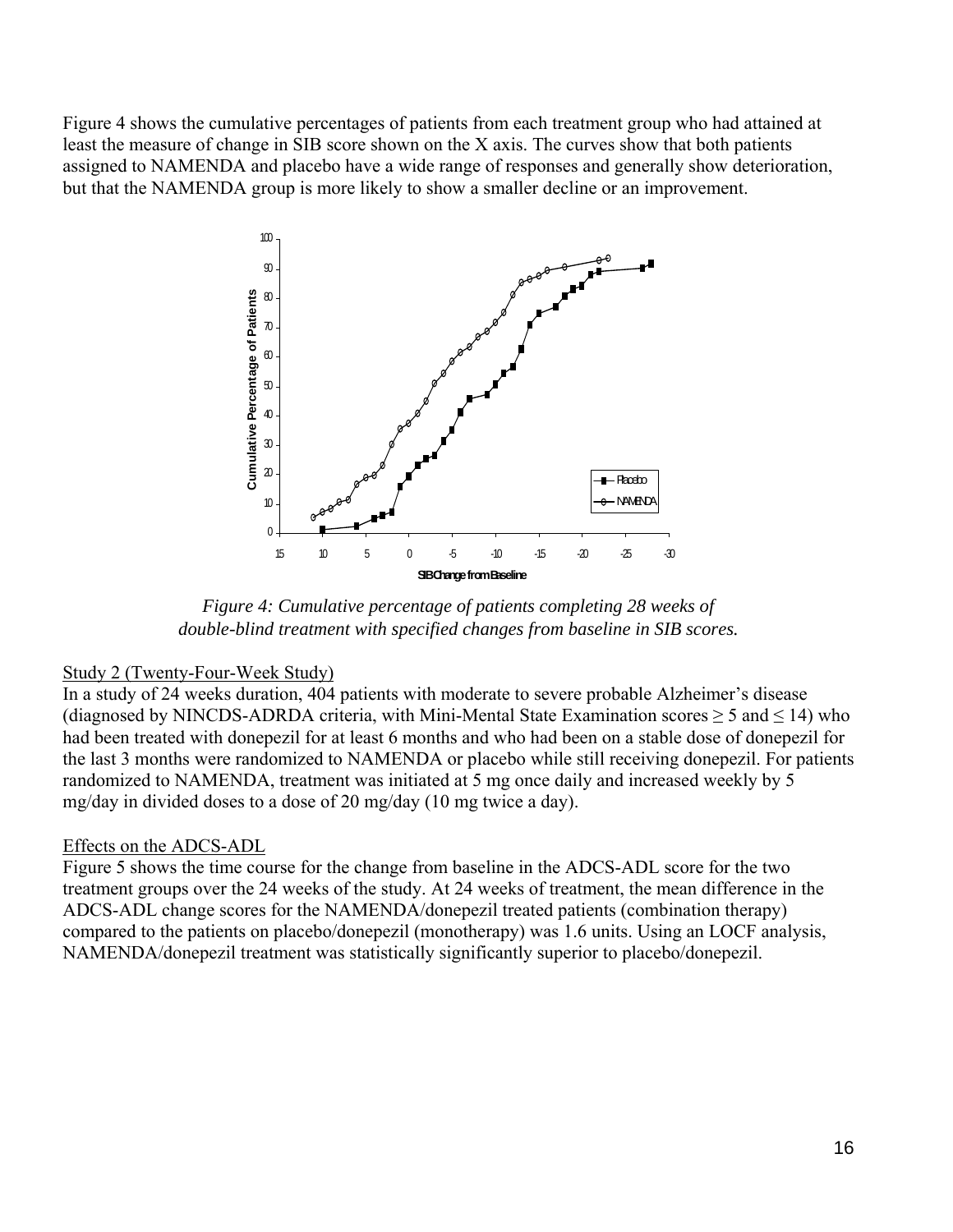

*Figure 5: Time course of the change from baseline in ADCS-ADL score for patients completing 24 weeks of treatment.*

Figure 6 shows the cumulative percentages of patients from each of the treatment groups who had attained at least the measure of improvement in the ADCS-ADL shown on the X axis. The curves show that both patients assigned to NAMENDA/donepezil and placebo/donepezil have a wide range of responses and generally show deterioration, but that the NAMENDA/donepezil group is more likely to show a smaller decline or an improvement.



*Figure 6: Cumulative percentage of patients completing 24 weeks of double-blind treatment with specified changes from baseline in ADCS-ADL scores.*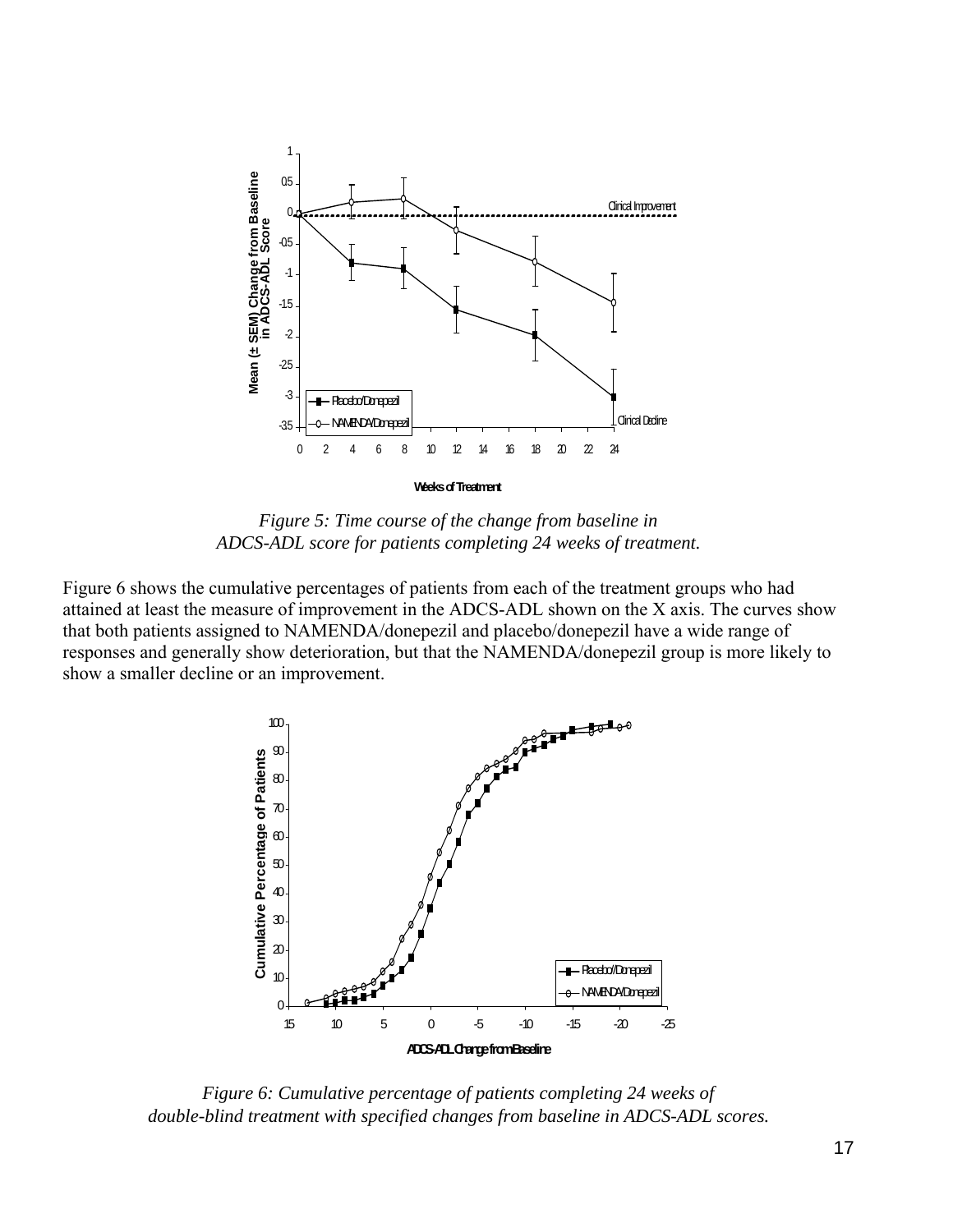#### Effects on the SIB

Figure 7 shows the time course for the change from baseline in SIB score for the two treatment groups over the 24 weeks of the study. At 24 weeks of treatment, the mean difference in the SIB change scores for the NAMENDA/donepezil-treated patients compared to the patients on placebo/donepezil was 3.3 units. Using an LOCF analysis, NAMENDA/donepezil treatment was statistically significantly superior to placebo/donepezil.



*Figure 7: Time course of the change from baseline in SIB score for patients completing 24 weeks of treatment.*

Figure 8 shows the cumulative percentages of patients from each treatment group who had attained at least the measure of improvement in SIB score shown on the X axis. The curves show that both patients assigned to NAMENDA/donepezil and placebo/donepezil have a wide range of responses, but that the NAMENDA/donepezil group is more likely to show an improvement or a smaller decline.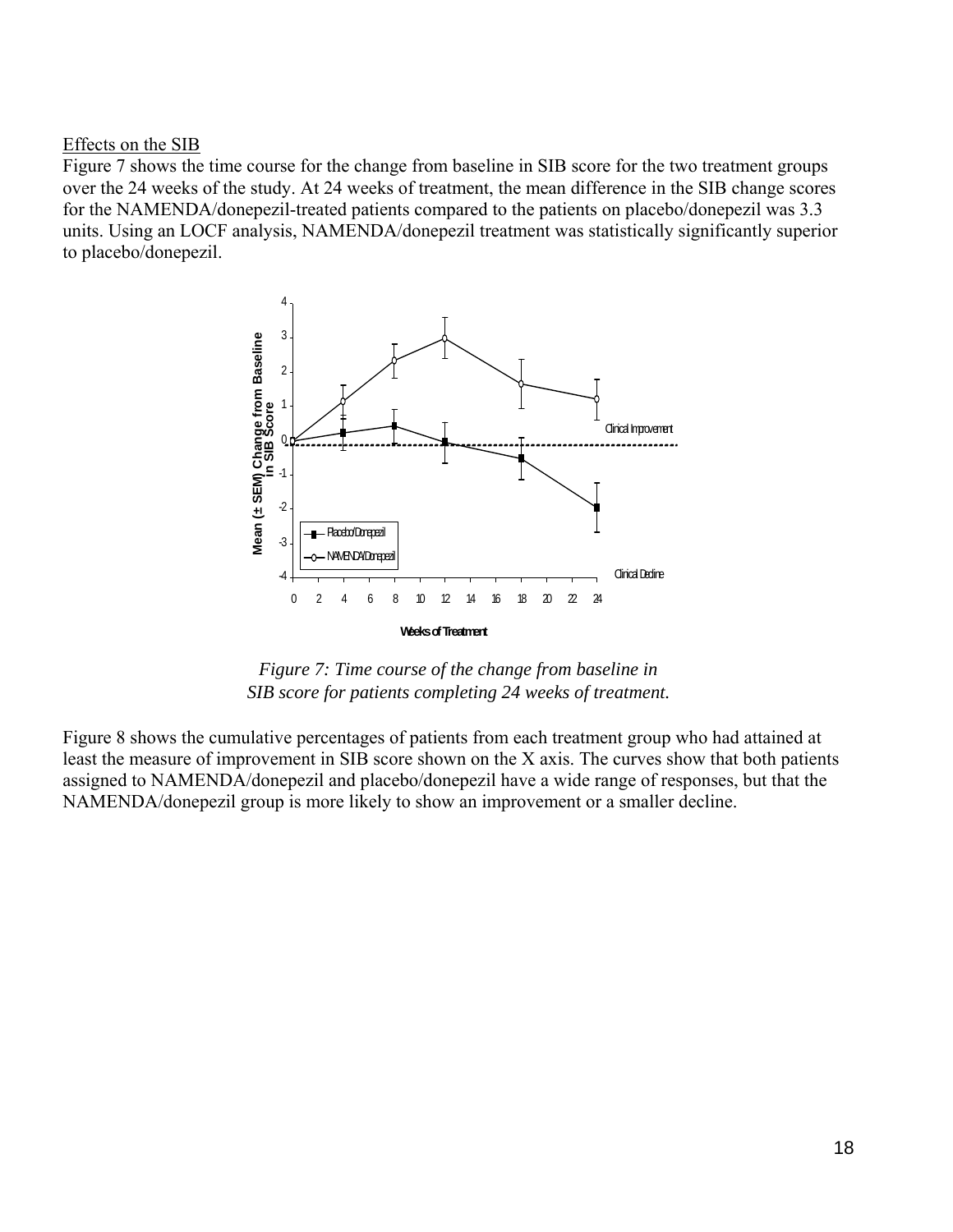

*Figure 8: Cumulative percentage of patients completing 24 weeks of double-blind treatment with specified changes from baseline in SIB scores.* 

#### Study 3 (Twelve-Week Study)

In a double-blind study of 12 weeks duration, conducted in nursing homes in Latvia, 166 patients with dementia according to DSM-III-R, a Mini-Mental State Examination score of < 10, and Global Deterioration Scale staging of 5 to 7 were randomized to either NAMENDA or placebo. For patients randomized to NAMENDA, treatment was initiated at 5 mg once daily and increased to 10 mg once daily after 1 week. The primary efficacy measures were the care dependency subscale of the Behavioral Rating Scale for Geriatric Patients (BGP), a measure of day-to-day function, and a Clinical Global Impression of Change (CGI-C), a measure of overall clinical effect. No valid measure of cognitive function was used in this study. A statistically significant treatment difference at 12 weeks that favored NAMENDA over placebo was seen on both primary efficacy measures. Because the patients entered were a mixture of Alzheimer's disease and vascular dementia, an attempt was made to distinguish the two groups and all patients were later designated as having either vascular dementia or Alzheimer's disease, based on their scores on the Hachinski Ischemic Scale at study entry. Only about 50% of the patients had computerized tomography of the brain. For the subset designated as having Alzheimer's disease, a statistically significant treatment effect favoring NAMENDA over placebo at 12 weeks was seen on both the BGP and CGI-C.

#### **16 HOW SUPPLIED/STORAGE AND HANDLING**

5 mg Tablets:

Tan, capsule-shaped, film-coated tablets with "5" debossed on one side and FL on the other. Bottle of 60 NDC #0456-3205-60 10 x 10 Unit Dose NDC #0456-3205-63

10 mg Tablets: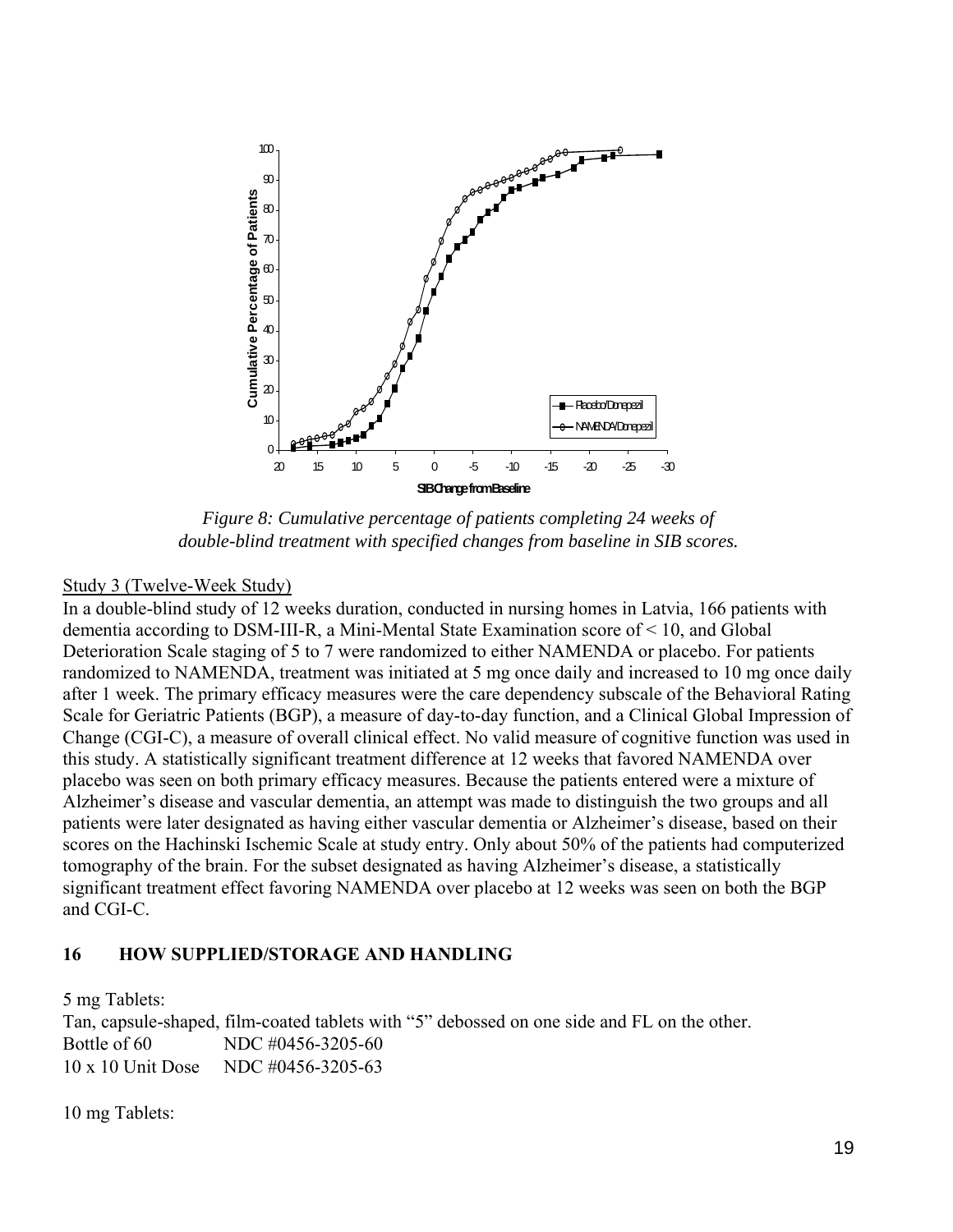Gray, capsule-shaped, film-coated tablets with "10" debossed on one side and FL on the other. Bottle of 60 NDC #0456-3210-60 10 x 10 Unit Dose NDC #0456-3210-63

Titration Pack: NDC #0456-3200-14 Blister package containing 49 tablets (28 x 5 mg and 21 x 10 mg tablets).

Store NAMENDA Tablets at 25°C (77°F); excursions permitted to 15-30°C (59-86°F) [see USP Controlled Room Temperature].

# **17 PATIENT COUNSELING INFORMATION**

*See FDA-approved patient labeling (Patient Information).* 

To assure safe and effective use of NAMENDA, the following information and instructions provided in the patient information section should be discussed with patients and caregivers.

Patients/caregivers should be instructed to follow the dose titration schedule provided by their physician or healthcare professional for NAMENDA. They should be warned not to use any tablets of NAMENDA that are damaged or show signs of tampering.

If a patient misses a single dose of NAMENDA, that patient should not double up on the next dose. The next dose should be taken as scheduled. If a patient fails to take NAMENDA for several days, dosing should not be resumed without consulting that patient's healthcare professional.

Distributed by: Allergan USA, Inc. Madison, NJ 07940

Licensed from Merz Pharmaceuticals GmbH

NAMENDA® is a registered trademark of Merz Pharma GmbH & Co KGaA

All other trademarks are the property of their respective owners.

Allergan<sup>®</sup> and its design are trademarks of Allergan, Inc.

# ं**ै**: Allergan

© 2018 Allergan. All rights reserved

v1.0USPI3205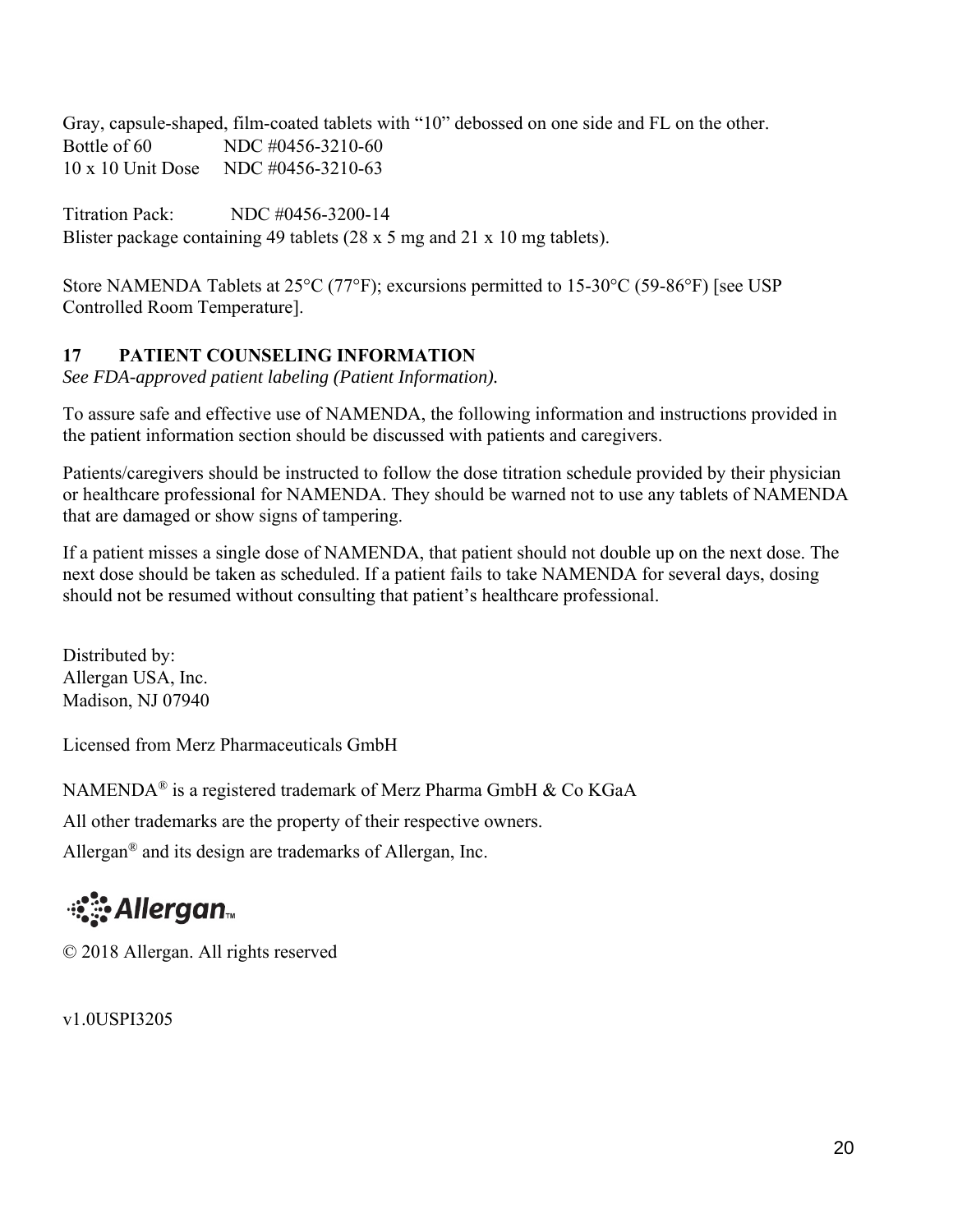#### **Patient Information**

#### **NAMENDA® (Nuh-MEN-dah) (memantine hydrochloride) Tablets**

Read this Patient Information that comes with NAMENDA before you start taking it and each time you get a refill. There may be new information. This information does not take the place of talking to your doctor about your medical condition or your treatment.

#### **What is NAMENDA?**

NAMENDA is a prescription medicine used for the treatment of moderate to severe dementia in people with Alzheimer's disease. NAMENDA belongs to a class of medicines called NMDA (N-methyl-D-aspartate) inhibitors.

It is not known if NAMENDA is safe and effective in children.

#### **Who should not take NAMENDA?**

**Do not take NAMENDA if you** are allergic to memantine or any of the ingredients in NAMENDA. See the end of this leaflet for a complete list of ingredients in NAMENDA.

#### **What should I tell my doctor before taking NAMENDA?**

#### **Before you take NAMENDA, tell your doctor if you:**

- have or have had seizures
- have or have had problems passing urine
- have or have had bladder or kidney problems
- have liver problems
- have any other medical conditions
- are pregnant or plan to become pregnant. It is not known if NAMENDA will harm your unborn baby.
- are breastfeeding or plan to breastfeed. It is not known if memantine passes into your breast milk. Talk to your doctor about the best way to feed your baby if you take NAMENDA.

**Tell your doctor about all the medicines you take**, including prescription and nonprescription medicines, vitamins, and herbal supplements.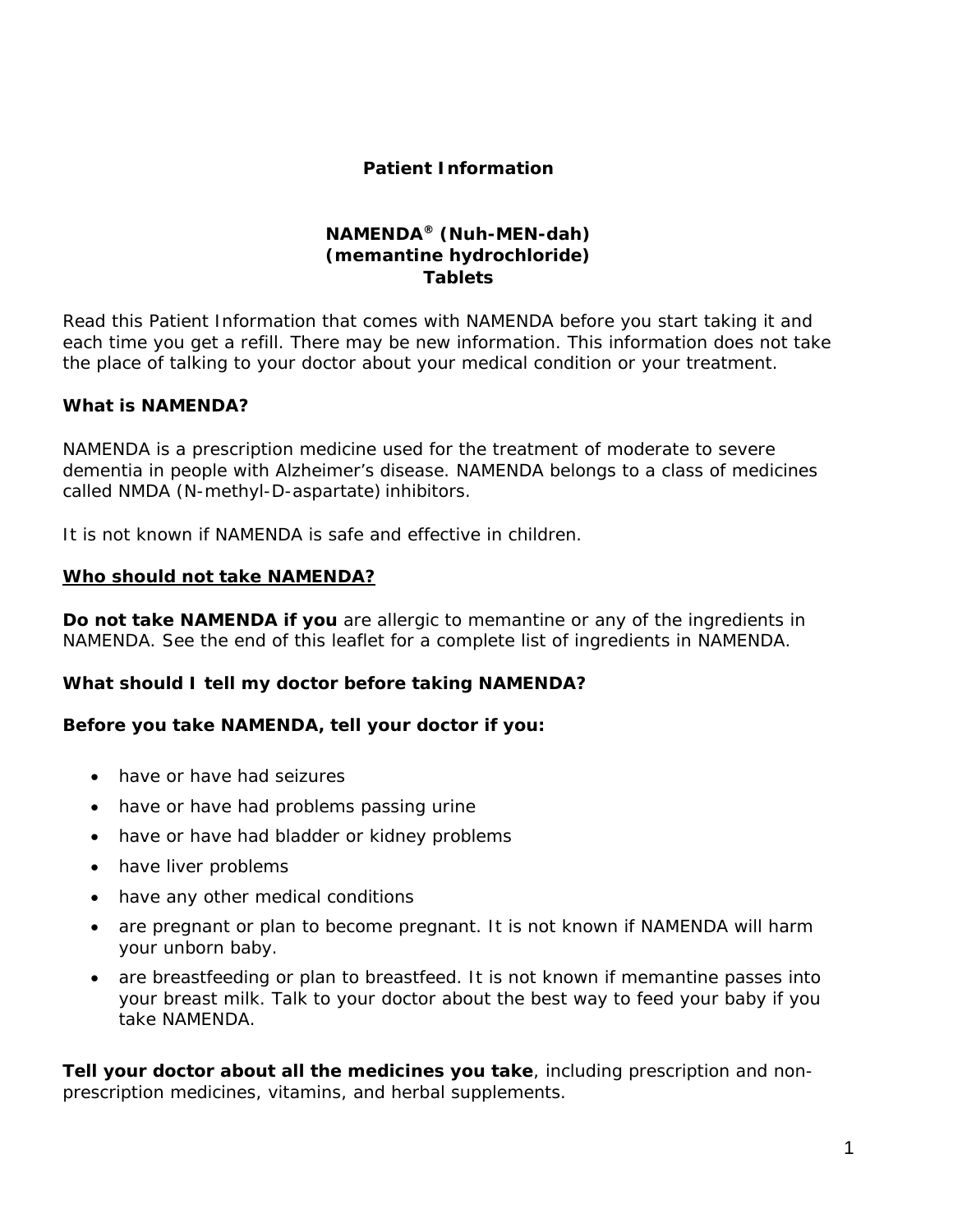Taking NAMENDA with certain other medicines may affect each other. Taking NAMENDA with other medicines can cause serious side effects.

Especially tell your doctor if you take:

- other NMDA antagonists such as amantadine, ketamine, and dextromethorphan
- medicines that make your urine alkaline such as carbonic anhydrase inhibitors and sodium bicarbonate

Ask your doctor or pharmacist for a list of these medicines, if you are not sure.

Know the medicines you take. Keep a list of them to show your doctor and pharmacist when you get a new medicine.

## **How should I take NAMENDA?**

- Your doctor will tell you how much NAMENDA to take and when to take it.
- Your doctor may change your dose if needed.
- NAMENDA can be taken with food or without food.
- Do not use any tablets of NAMENDA that are damaged or show signs of tampering.
- If you forget to take one dose of NAMENDA, do not double up on the next dose. You should take only the next dose as scheduled.
- If you have forgotten to take NAMENDA for several days, you should not take the next dose until you talk to your doctor.
- If you take too much NAMENDA, call your doctor or poison control center at 1-800- 222-1222 right away, or go to the nearest hospital emergency room.

## **What are the possible side effects of NAMENDA?**

#### **NAMENDA may cause side effects, including:**

The most common side effects of NAMENDA include:

- dizziness
- headache
- confusion
- constipation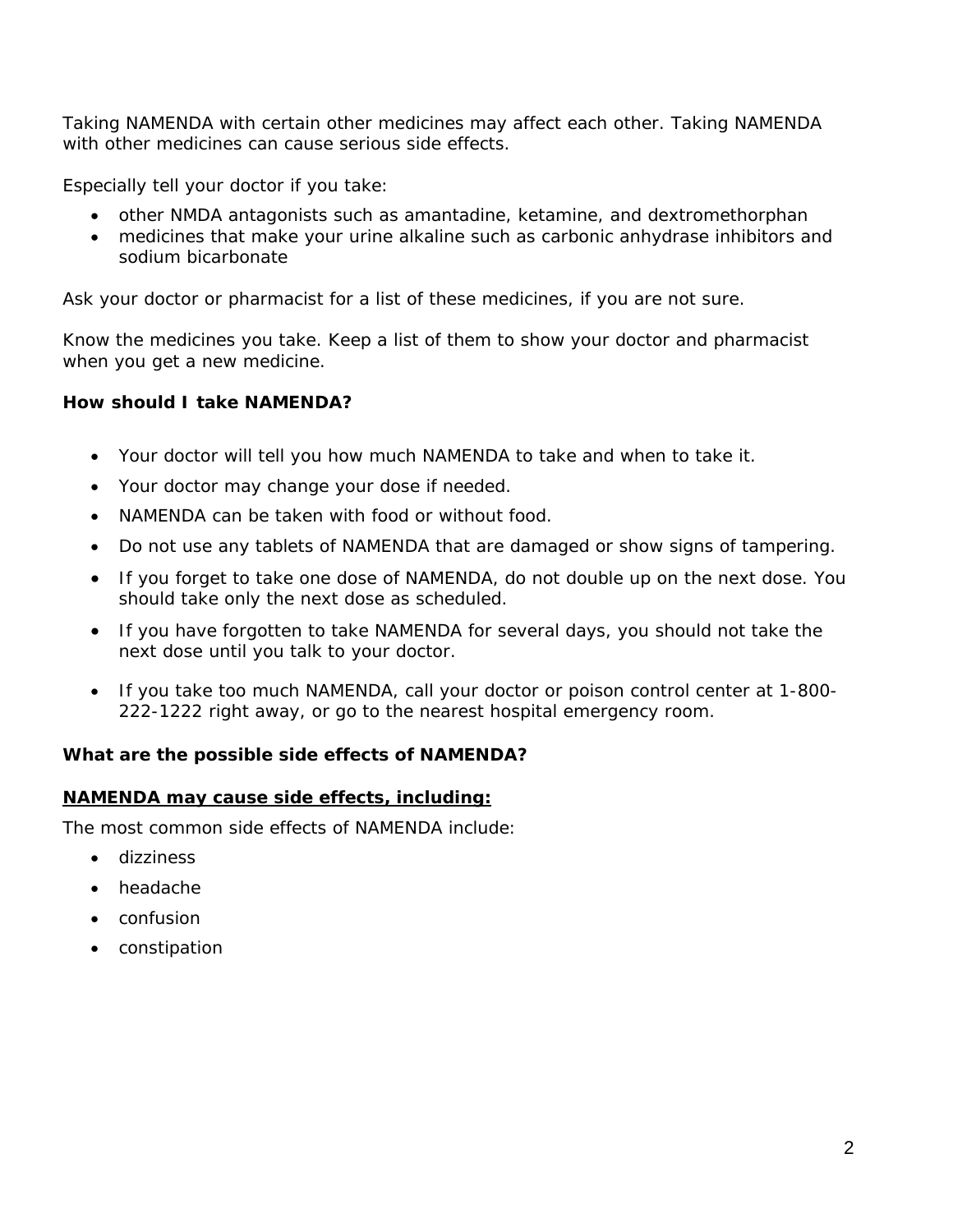These are not all the possible side effects of NAMENDA. For more information, ask your doctor or pharmacist.

Call your doctor for medical advice about side effects. You may report side effects to FDA at 1-800-FDA-1088.

#### **How should I store NAMENDA?**

Store NAMENDA at room temperature between  $59^{\circ}F$  to  $77^{\circ}F$  (15°C to  $30^{\circ}C$ ).

#### **What are the ingredients in NAMENDA?**

**NAMENDA tablets:**Active ingredient: memantine hydrochloride

Inactive ingredients: microcrystalline cellulose/colloidal silicon dioxide, talc, croscarmellose sodium, and magnesium stearate

Inactive ingredients of tablet film coating: hypromellose, titanium dioxide, polyethylene glycol 400, FD&C yellow #6 and FD&C blue #2 (5 mg tablets), and hypromellose, titanium dioxide, macrogol/polyethylene glycol 400 and iron oxide black (10 mg tablets)

#### **Keep NAMENDA and all medicines out of the reach of children.**

#### **General information about the safe and effective use of NAMENDA.**

Medicines are sometimes prescribed for purposes other than those listed in a Patient Information leaflet. Do not take NAMENDA for a condition for which it was not prescribed. Do not give NAMENDA to other people, even if they have the same condition. It may harm them.

This Patient Information leaflet summarizes the most important information about NAMENDA. If you would like more information, talk with your doctor. You can ask your doctor or pharmacist for information about NAMENDA that was written for healthcare professionals.

For more information about NAMENDA, go to www.namenda.com, or call Allergan at 1-800-678-1605.

This Patient Information has been approved by the U.S. Food and Drug Administration.

Distributed by: Allergan USA, Inc. Madison, NJ 07940